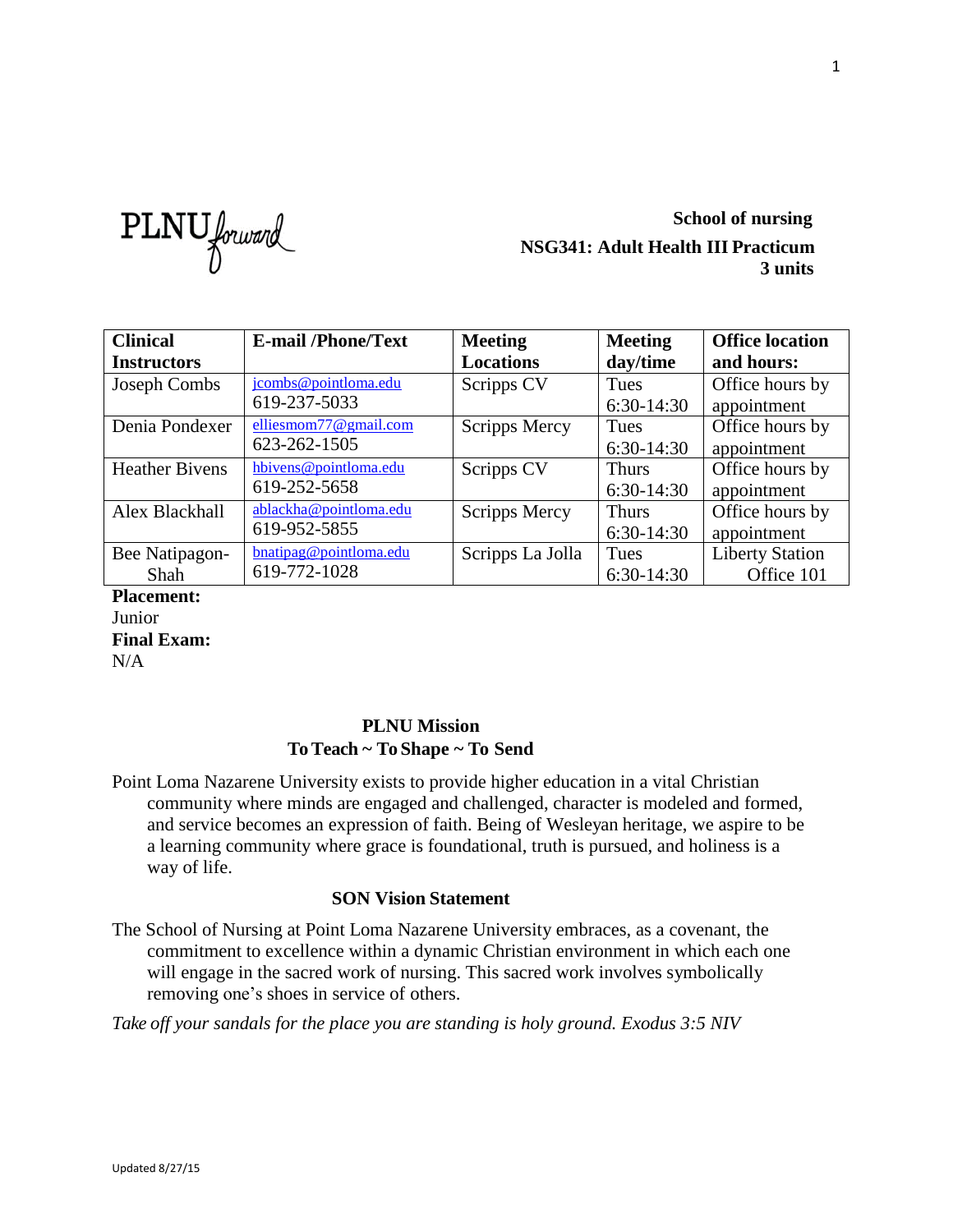#### **SON Mission Statement**

- The School of Nursing at Point Loma Nazarene University exists to support the university Wesleyan mission and to provide an interdisciplinary learning program of excellence. Graduates of the SON are distinctly identified by grace, truth and holiness, serving others after the example of Christ, as they are sent to fulfill their calling as professional nurses.
- *So He got up from the meal, took off His outer clothing, and wrapped a towel around His waist.*
- *After that, He poured water into a basin and began to wash His disciple's feet, drying them with a towel that was wrapped around Him. John 13: 4-5 NIV*
- *Now that I, your Lord and Teacher, have washed your feet, you also should wash one another's feet. I have set you an example that you should do as I have done for you. John 13: 14-15 NIV*

**Faculty reserves the right to make necessary schedule changes to this syllabus as the semester progresses.**

**Every attempt will be made to minimize the inconvenience to the student in the event of a change to the syllabus. Students will be notified of changes via Canvas announcement section, with accompanying email notification, in a timely manner**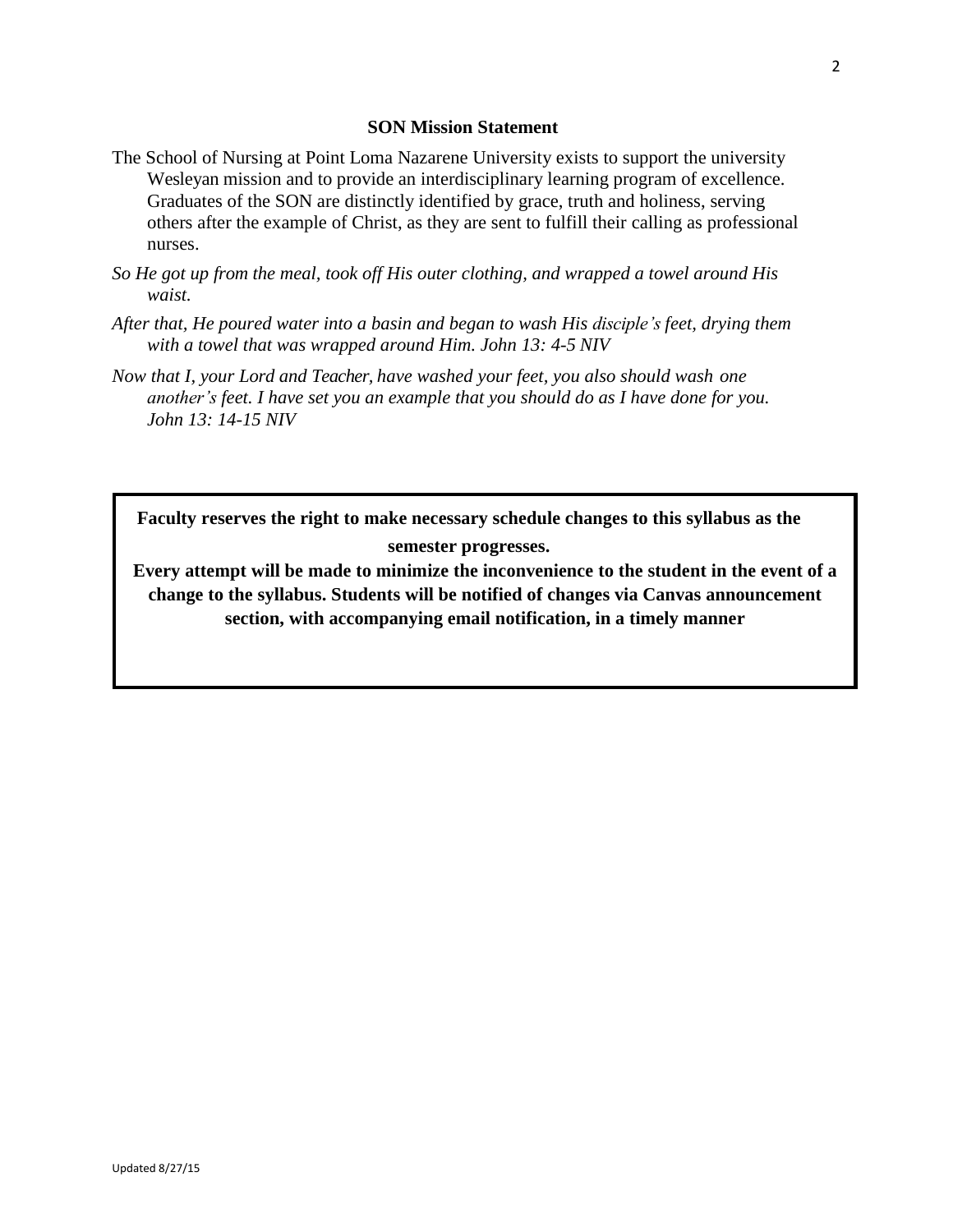## **POINT LOMA NAZARENE UNIVERSITY School of Nursing**

### **COURSE DESCRIPTION:**

Focuses on the nursing process as it is applied to adults experiencing multi-system failure. Emphasis is placed on assessment of individual and family needs in critical illness.

#### **PREREQUISITES:**

Current Junior standing in the nursing program.

Note: A minimum grade of "C" must be achieved in all prerequisite courses for course eligibility.

### **COREQUISITE:**

Nursing 340 Nursing of Families: Adult Health III

Note: A minimum grade of "C" must be achieved in all co-requisite courses in orderto progress in the program.

### **COURSE CREDIT HOUR INFORMATION:**

In the interest of providing sufficient time to accomplish the stated Course Learning Outcomes, this class meets the PLNU credit hour policy for a 3 unit class delivered over 15weeks.

### **PROGRAM VALUES & COURSE LEARNING OUTCOMES:**

Upon completion of NSG 341, the student will meet the following outcomes:

#### **Inquiring Faithfully:**

- 1. Implement individualized evidence-based plan of care for adult patients with multiple complex disorders.
- 2. Apply skills of inquiry, analysis and information literacy to care of adult patients with multiple complex disorders.
- 3. Appraise the quality of scientific evidence for nursing practice.
- 4. Examine own personal self-care practices in provision of sustained quality care.

#### **Following Faithfully:**

- 1. Applies professional standards of care according to ethical, legal and Christian principles.
- 2. Implement the best practice recommendations to promote health and well-being of patients.
- 3. Participate in lifelong learning and continued professional development for nursing excellence.

#### **Communicating Faithfully:**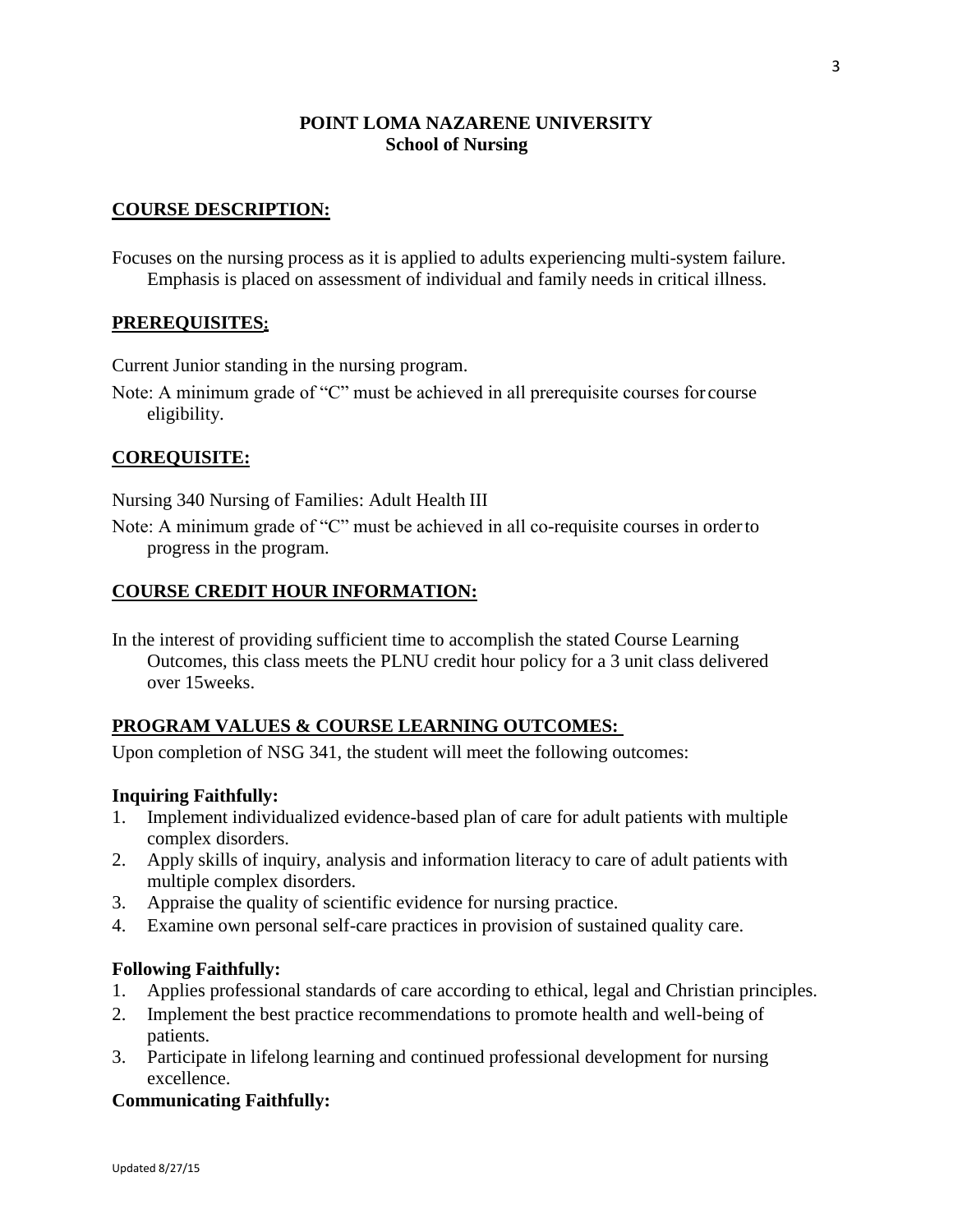- 1. Engage with information technology to document and monitor patient care.
- 2. Formulate evidence-based health education to enhance patient/family understanding of health care practices.
- 3. Apply therapeutic communication skills to deliver patient/family-centered care.
- 4. Evaluate the inter- and intra-professional communication to optimize patient outcomes.

#### **Leading Faithfully:**

- 1. Create a safe and compassionate caring environment that results in high quality patient outcome.
- 2. Role model Christian nursing by integrating servant leadership in the care of diverse population.

#### **Caring Faithfully:**

- 1. Exemplify Christ's love through compassionate care for adult patients with multiple complex disorders and their families.
- 2. Investigate community resources to advocate for optimal health care for patients, families and communities.
- 3. Incorporate patient's health beliefs, culture, and health literacy into plan of nursing care.
- 4. Reflect on personal beliefs and values as related to professional nursing practice.

#### **METHODS OF EVALUATION:**

Students must meet a minimum of 75% of the standards listed on the *Clinical Evaluation Form* to receive "Credit"

### **ATTENDANCE AND PARTICIPATION:**

Make up for clinical hours is at the discretion of the faculty. All clinical (i.e. on-campus, skills lab, clinical sites) hours must be made up. It is the responsibility of the student to initiate communication regarding arrangements for make-up. Failure to make up clinical hours will result in a "no credit" for the clinical practicum and an incomplete for the co- requisite theory course. **Students who may be late or sick during a clinical day MUST notify their clinical instructor no later than 0500 on that clinical day**. The first late arrival to a clinical experience will be forgiven. If a student is late a second time during the 16 week semester, the student will be required to submit an additional clinical journal entry which will include a reflection on how a late arrival does effect both the student professionally, their fellow students, their patient, and the hospital staff. That studentwill also receive a verbal warning concerning this behavior. *If there is a third episode of being late to clinical during the semester, the student will be placed on contract, referred to the Dean and receive an automatic 5 points deduction on the Evidence-Based Nursing Care Plan.*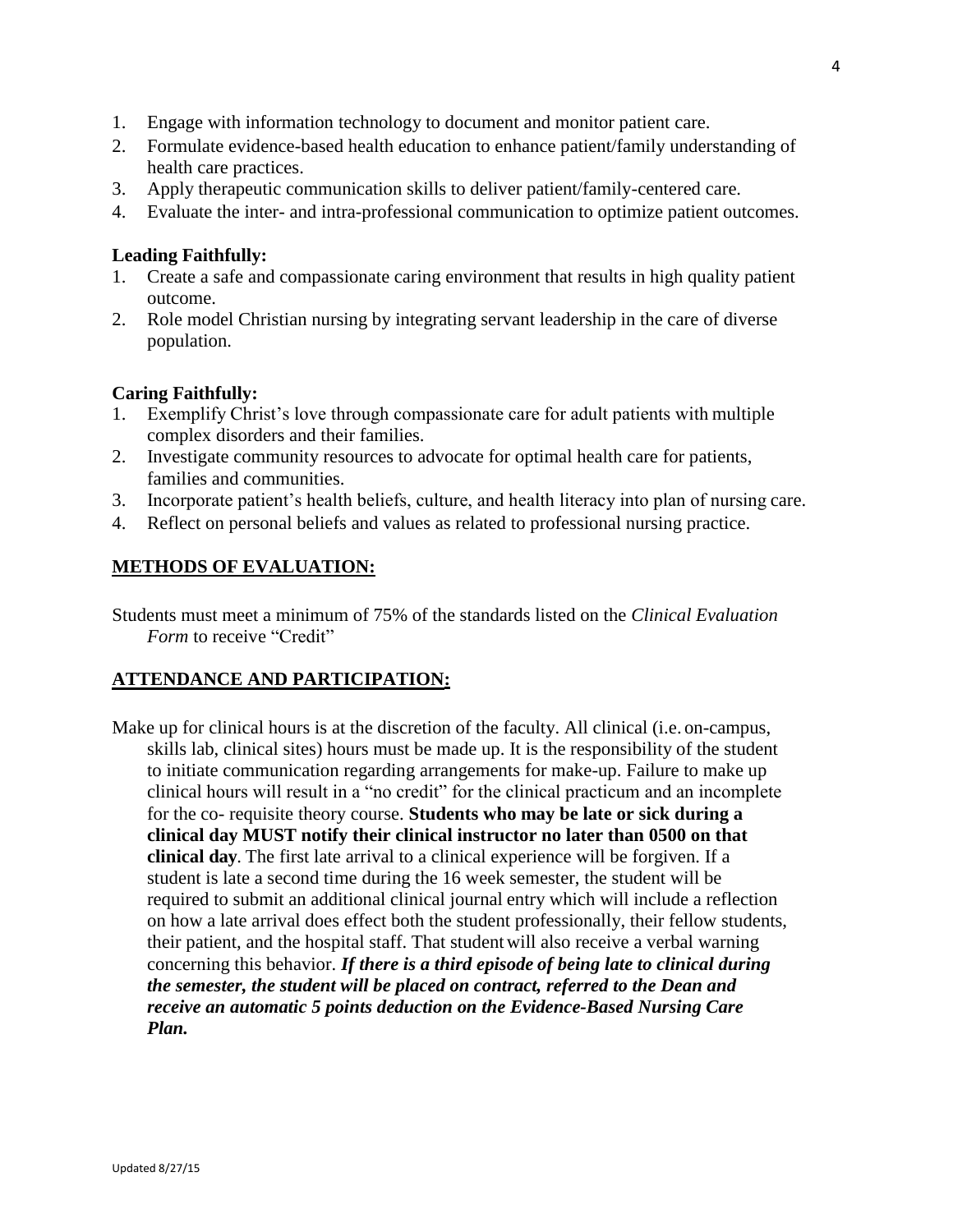#### **REQUIRED TEXTBOOKS:**

- Urden, L.D., Stacy, K.M., & Lough, M.E. (2013). *Critical Care Nursing: Diagnosis and Management (7th ed)*. Mosby Elsevier: St.Louis. (ISBN 9780323091787).
- Kee, J.L., & Marshall, S.M. (2009). *Clinical calculations with applications to general and specialty areas (6th ed)*. St Louis, MO: Saunders.

## **PORTFOLIO REQUIREMENT:**

- At the conclusion of each course, students are expected to complete/update a LiveText® portfolio including self-evaluation of outcomes using the BSN Growth Portfolio template. The portfolio provides evidence supporting professional development and attainment of PLNU SON BSN graduate outcomes. For this course, the following assignment(s) are required to be submitted in LiveText®.
- 1. Signature Assignment:
- **a. Evidence-based nursing care plan paper**
- **b. Journal club presentation**
- 2. Two Guided Reflective Clinical Journal Assignments:
- **c. Courage**
- **d. Respect/dignity for others**

Students are **strongly encouraged to submit additional coursework** into LiveText® to demonstrate personal and professional growth.

### **REQUIRED LEARNING ACTIVITIES**:

- **1.** Each student will submit **evidence-based nursing care plan** on a selected patient case for a total 85 points. See NSG 340 syllabus for learning outcomes & grading criteria (rubric). The paper is due on Nov  $20^{th}$  2015 by 8:00 am. It is the students' responsibility to make sure that the instructor receives the paper.
- If the assignment is turned in late (after 0800), there will be automatic 15 point deduction**.**
- If the paper is not in the clinical instructor's electronic mailbox by 24:00, another 15 points will be deducted.
- If the paper is not received after 24 hours of the due time, there will be no points given to the paper.
- **2.** For **journal club presentation**, a group of two students will have a patient case and research article presentation during post-conference. See NSG 340 syllabus for learning outcomes and peer evaluation criteria.
- **3.** Each student will maintain **a clinical log and journal** of each clinical day's activities and these will be turned in by **Friday at 12:00**.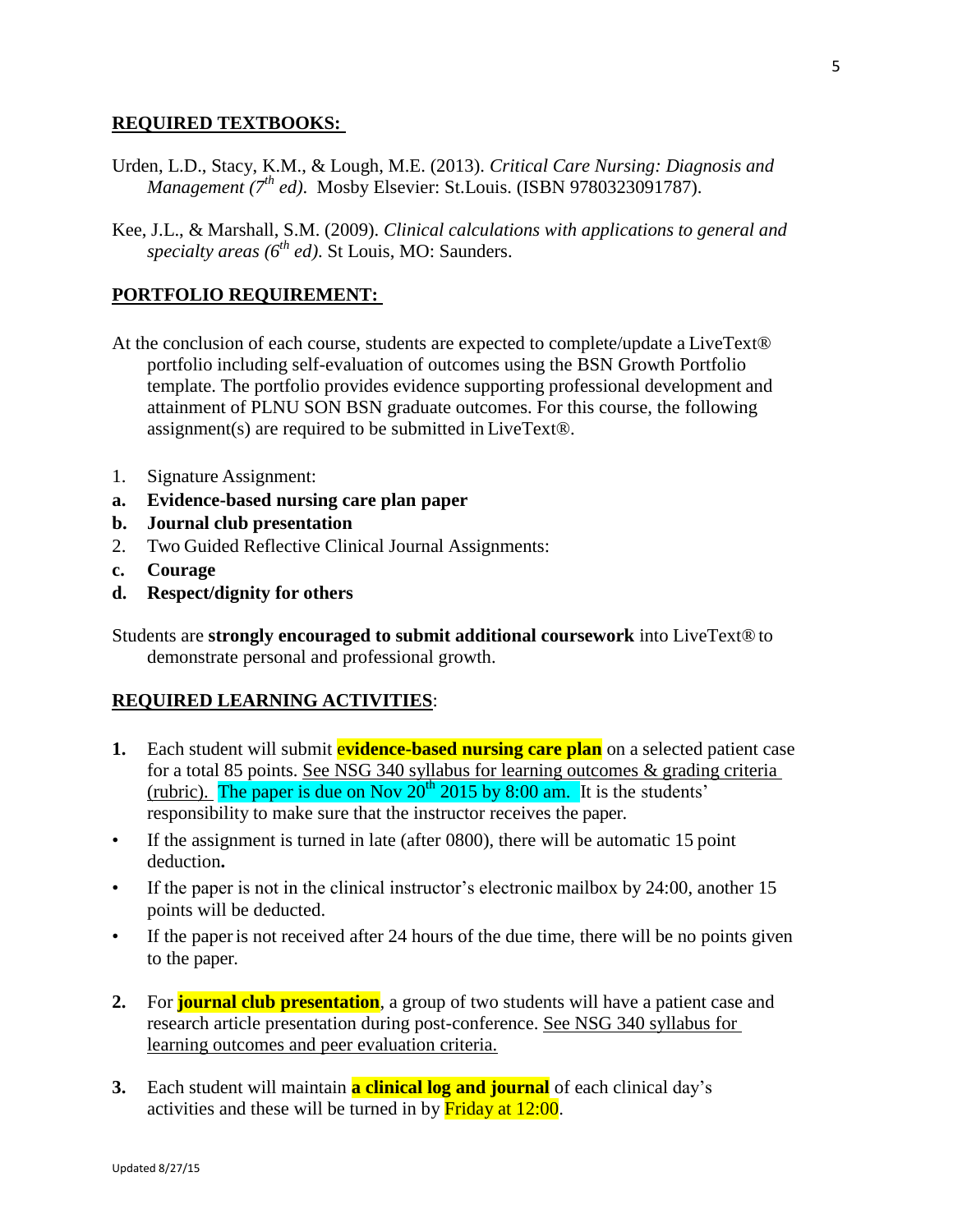4. **Final clinical evaluation** will be held at the end of the semester (week of Dec  $7<sup>th</sup>$ ). The student is responsible for scheduling this appointment with the clinical instructor. The student should submit the completed self-evaluation form, by a specified time to the instructor.

### **Successful completion of NSG 341(i.e. "credit" grade) is contingent upon a minimum of 75% or "C "grade in NSG 340 written examinations.**

| <b>Clinical Practicum Assignments</b>                         | <b>Grading</b> |
|---------------------------------------------------------------|----------------|
| Evidence-based nursing care plan (85 points)                  | 10%            |
| Journal club presentation (15 points)                         | 5%             |
| Clinical log and journal                                      | No grading     |
| Final clinical evaluation (Pass/Fail)                         | (Pass/Fail)    |
| (See Competency Performance Evaluation Tool posted in Canvas) |                |

## **POLICIES FOR CLINICAL:**

- 1. Students will wear PLNU uniform to and from clinical assignments. Students must be prompt to the clinical areas and dressed in appropriate student attire which includes **name tag, school patch, stethoscope, black pen, and watch.** Be professional while in uniform and within the clinical setting. Long hair must be off the collar. ONE pair of post- earrings will be allowed. Students without proper identification will not be allowed to remain in the clinical setting.
- 2. Students are required to attend ALL clinical experiences.
- 3. A current CPR and TB cards (valid through **December 1 4th , 2015)** must be submitted on Canvas (under the modules tab of NSG340-1 FA15 - Nursing of Families: Adult Health III) by September  $^{1st}$ , 2015. A photocopy should be in the student's file in School of Nursing.
- 4. Students are required to complete all Scripps Health Student Placement requirements for your rotation (Go to [Hospital Orientation Module](https://canvas.pointloma.edu/courses/25674/modules/26264) posted on Canvas, or follow this link [https://www.scripps.org/c\\_\\_nursing-consortium-students](https://www.scripps.org/c__nursing-consortium-students) and click on Completed Online [Orientation Modules](https://www.scripps.org/c__nursing-consortium-students#modules) ) by September 10<sup>th</sup>, 2015. **Students will not attend clinical until these criteria have been met.**
	-
- 5. Students are responsible for reviewing clinical learning outcomes and reading materials for specialty areas prior to clinical experiences. Resources for this reading will include the textbook and relevant articles.
- 7. Students have 30 minutes for lunch break and are expected to schedule time according to patient care needs.
- 8. Complete the clinical rotation in a safe manner as documented on the clinical evaluation. Students are responsible for **ALL CARE**, medications administration, ADLs and patient treatment.
- 9. Students will be sent home, if they are not prepared for the clinical.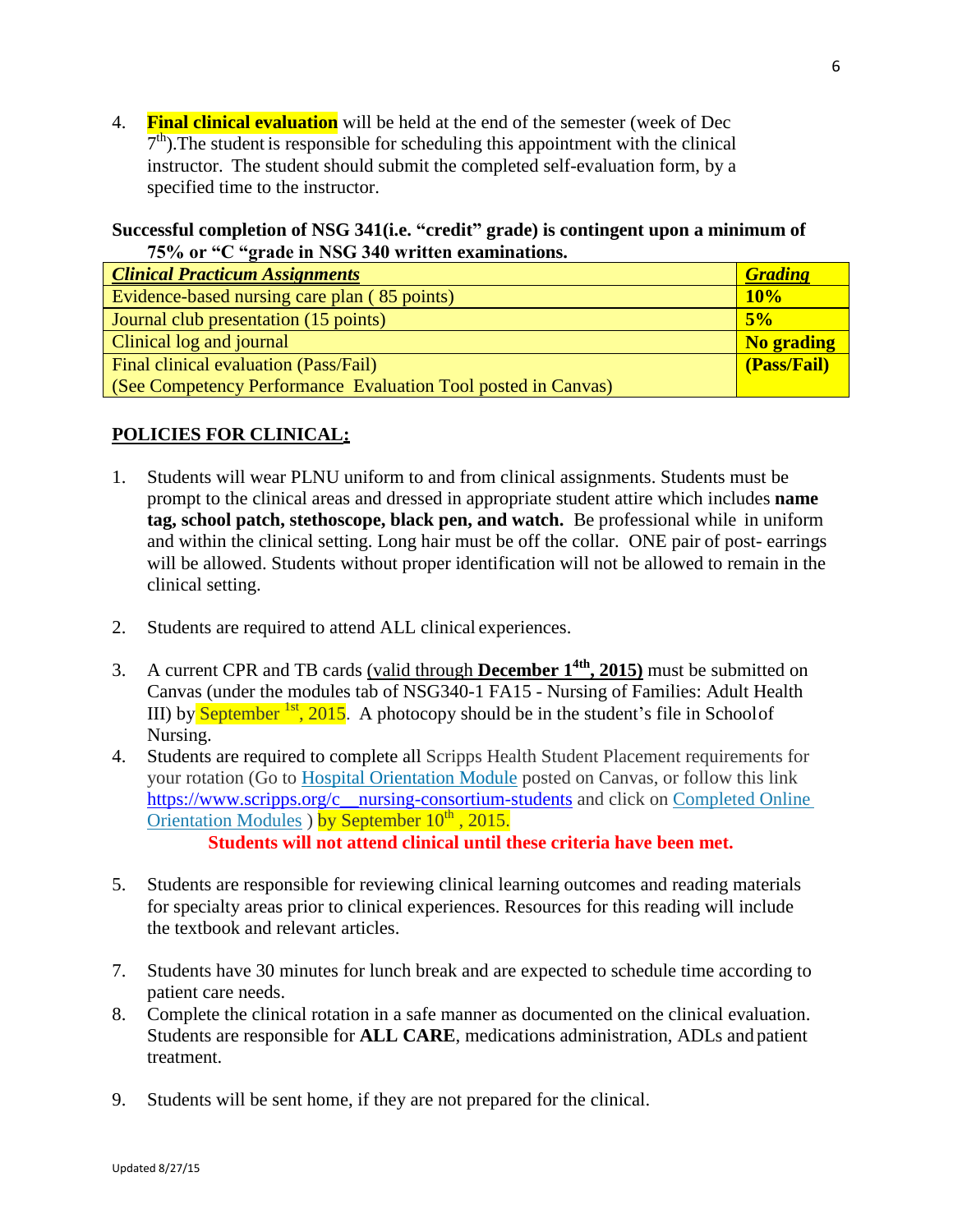## **CRITICAL BEHAVIORS**

Critical behaviors which immediately result in probation or possible failure of course:

- 1. Falsifying a client record
- 2. Blatant disregard of client confidentiality
- 3. Denying responsibility for one's own deviation from standard practice
- 4. Actions which place the client in jeopardy
- 5. Actions which place student or colleague in jeopardy
- 6. Abusive behavior toward clients
- 7. Ignoring the need for essential information before intervening
- 8. Not maintaining the standards of professional practice (for example: **uniform**, **conduct**, **communication**)
- (Adheres to ANA Standards of Practice with Interpretive Statements found in the PLNU School of Nursing Student Handbook)

#### **Additional Guidelines:**

- Use of Technology: Point Loma Nazarene University encourages the use of technology for learning, communication, and collaboration. The use of laptops, cell phones, and other electronic devices in the classroom/clinical setting is at the discretion of the professor. It is considered unprofessional and discourteous to use any device during class/clinical time for reasons other than course/clinical related purposes. Cell phones should be kept on vibrate or silent during class/clinical time unless arrangements have previously been made with the professor.
- Social Media: Social networking sites are a great way to connect with many others. All students are advised to employ professional standards on these sites; stay positive, never criticize, condemn or complain. A general rule to follow: if what you have posteddoes not enhance your professional image then it probably needs to be reviewed.
- Academic Honesty: Plagiarism or cheating in any nursing or non-nursing class as a pre-nursing or nursing major will have consequences within the School of Nursing.
- Disciplinary action will be at the discretion of the instructor, the guidance of the Dean of the School of Nursing, and SON handbook, and may include assignment/class/clinical failure, as well as possible dismissal from the program.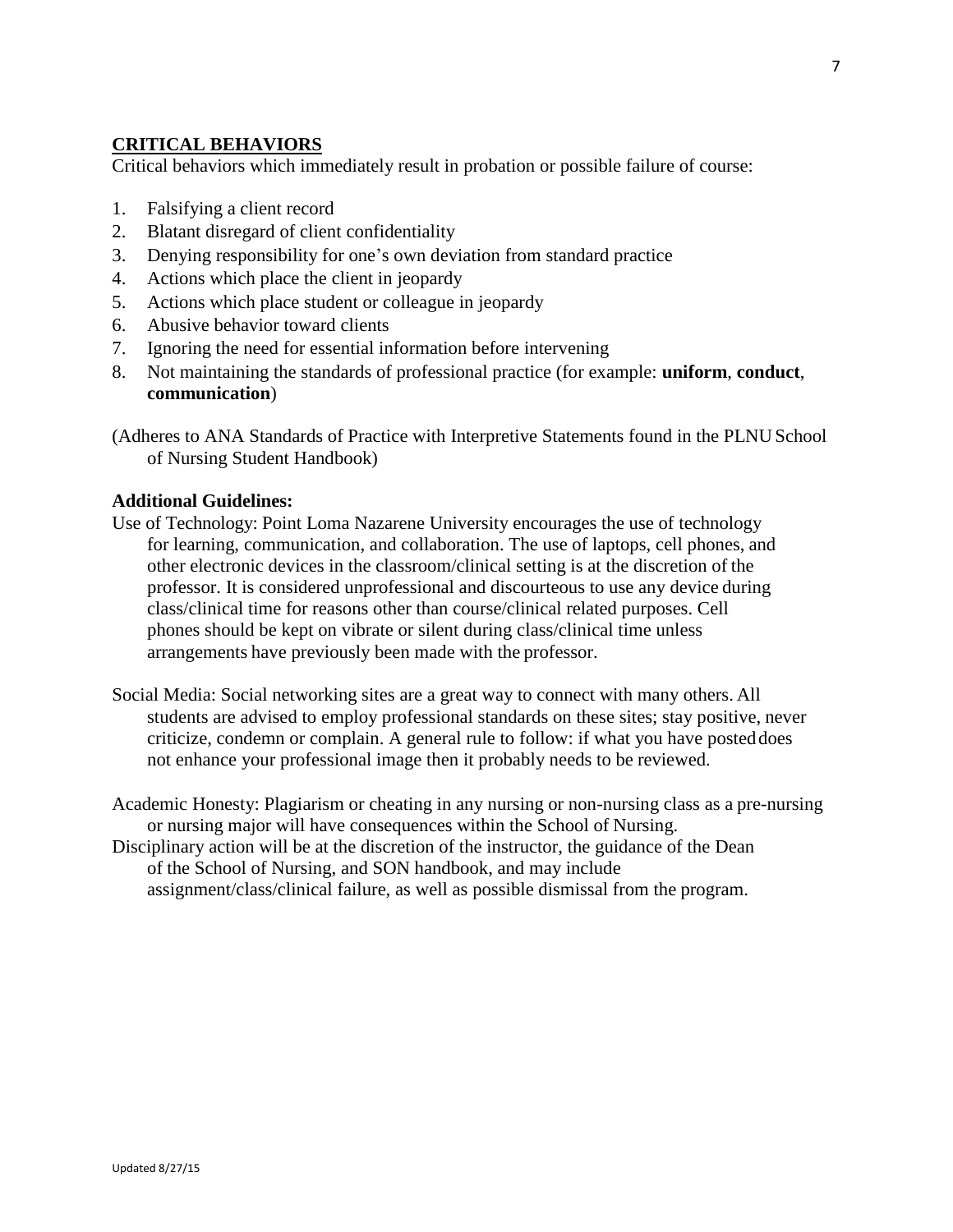#### CLINICAL EXPERIENCE

- 1. Students will have a total of 12 days of clinical experience:
- a. 6 days at home-based unit
- b. 3 days at ICUs
- c. 1 day at Emergency Department
- d. 1 day at Health Promotion Center or surgical center
- e. 1 day at inter-professional simulation lab
- 2. Students are responsible for **ALL CARE,** medication administration, and treatment.

#### POLICY FOR CLINICAL MAKE-UP

The student will select one of the following 5 options to make up the missed clinical. Student may also select the topic of his/her interest, but need to get an approval from the clinical instructor. Each paper requires a minimum of 5 typed pages in APA format and at least 3 scholarly articles as references in addition to textbooks. The paper must be submitted to the clinical instructor**.**

#### **Option 1**

Compare and contrast anticoagulant/anti-platelet medication managements of unfractionated heparin, enoxaparin (Lovenox), warfarin (Coumadin), aspirin, clopidogrel (Plavix) and GP Iib/IIIa. Please discuss: (a) mechanisms of action; (b) indications; (c) lab test measurements for therapeutic monitoring, if any; and (d) potential side effects and related interventions.

#### **Option 2**

Describe chest tube assessment and management, including: (a) hemothorax, pneumothorax and tension pneumothorax as related to chest tube management; (b) description of each chest tube chamber/section; (c) what variables/interventions the nurse would be monitoring/performing with each chamber; (d) describe air leaks and their significance, how does the nurse assess for air leaks, how does the nurse know if it is getting better or worse, and when the nurse should notify the MD; and I discuss three nursing diagnoses that might be priority for the patient with a chest tube

#### **Option 3**

Discuss pathophysiology of heart failure including preload, contractility, afterload, and cardiac remodeling processes and the classifications of heart failure. Discuss pharmacologic treatments, including: (a) beta blockers; (b) ACE inhibitors; (c) diuretics such as furosemide (Lasix) and spironolactone (Aldatone); and (d) digoxin. Discuss the rationales, side effects, and nursing implications of these drugs. Discuss long-term patient education related to heart failure.

#### **Option 4**

Describe pre-renal, intra-renal, and post-renal acute renal failures. Give examples of how a patient might develop each of these. Discuss lab test measurements significant to the renal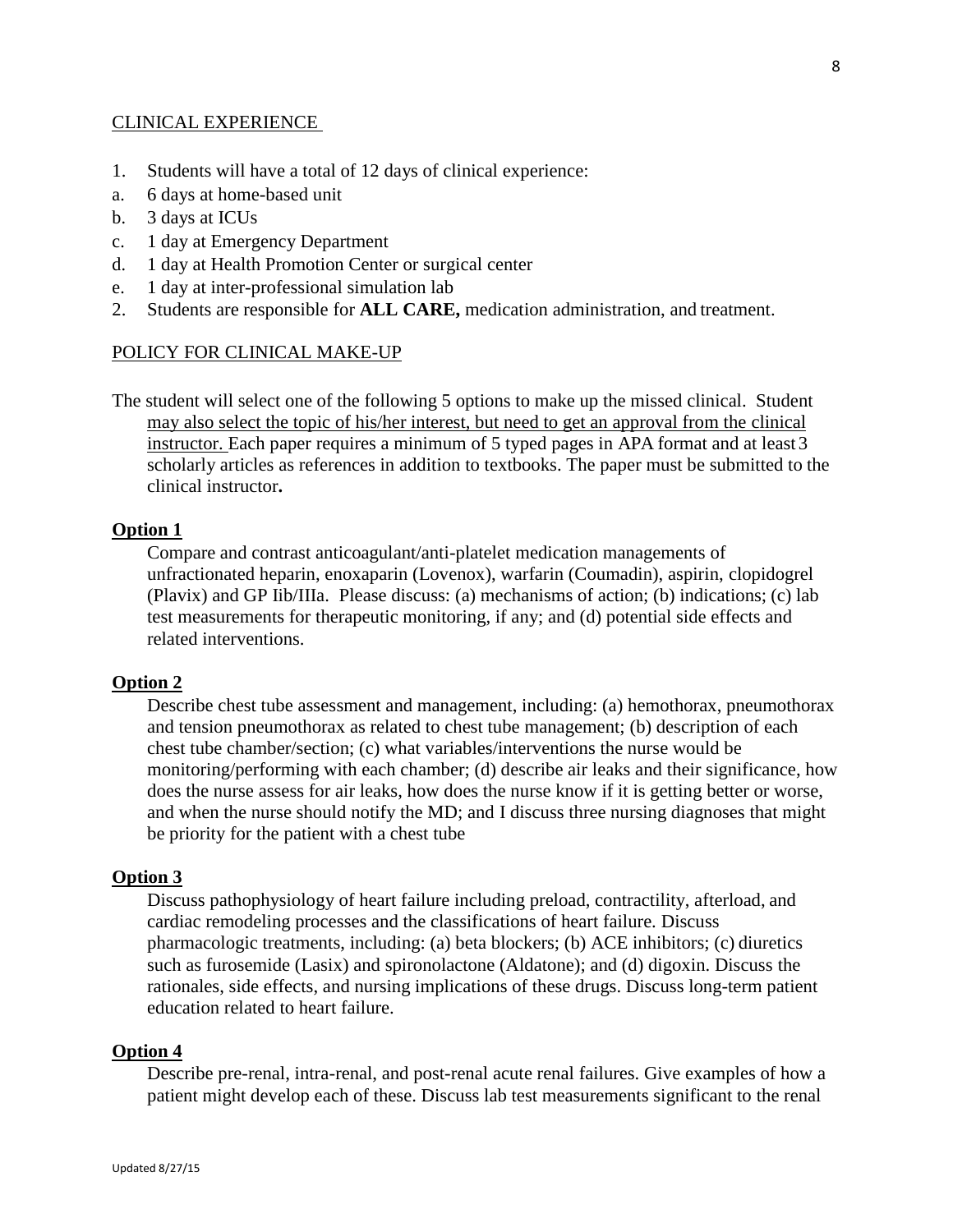failure patients. Discuss the BUN/Cr. Ratio and related nursing implications and interventions. Discuss various types of continuous renal replacement therapy (CRRT) and nursing implications. Discuss diet and fluid restrictions.

## **Option 5**

Discuss pathophysiology of end-stage liver disease including its major complications, diagnostic tests, medical treatments and nursing interventions.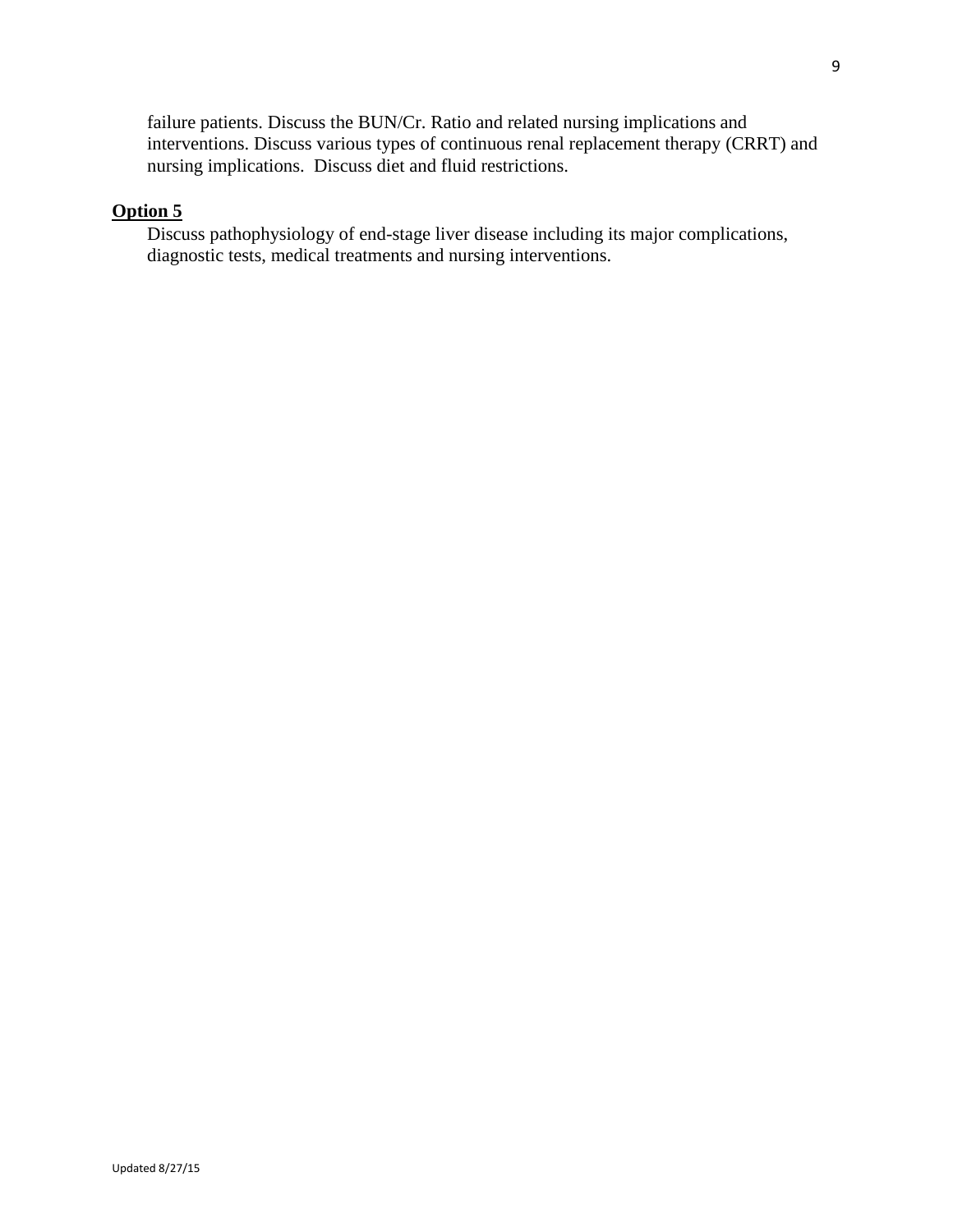## **Course Learning Outcomes and Clinical Exercises**

- To achieve the competencies of 5 learning outcomes: Inquiring Faithfully, Following Faithfully, Communicating Faithfully, Leading Faithfully and Caring Faithfully, various clinical evaluation tools are included in the syllabus.
- As students progress throughout the semester, they will take an active role in evaluating their own performance and progress each week. These exercises will provide evidence of clinical performance that addresses the above 5 outcomes. Students can also include these exercise forms in their LiveText® portfolio for NSG 341: Adult Health III Clinical course.

| <b>Program Values</b>                   | <b>Course Learning Outcomes</b>                                                                                                                                                                                                                                                                                                                                                                                             | <b>Clinical Exercises</b>                                                                                                                                                         |
|-----------------------------------------|-----------------------------------------------------------------------------------------------------------------------------------------------------------------------------------------------------------------------------------------------------------------------------------------------------------------------------------------------------------------------------------------------------------------------------|-----------------------------------------------------------------------------------------------------------------------------------------------------------------------------------|
| I.<br>Inquiring<br>Faithfully           | 1. Implement individualized evidence-based<br>plan of care for adult patients with<br>multiple complex disorders.<br>2. Apply skills of inquiry, analysis and<br>information literacy to care of adult<br>patients with multiple complex<br>disorders.<br>3. Appraise the quality of scientific evidence for<br>nursing practice.<br>4. Examine own personal self-care practices in<br>provision of sustained quality care. | $\bullet$<br>Weekly clinical<br>log/journal<br>Evidence-based<br>$\bullet$<br>nursing care plan<br>paper<br>Journaling on<br>$\bullet$<br>Assessment of<br><b>Health Literacy</b> |
| II.<br>Following<br>Faithfully          | Applies professional standards of care<br>1.<br>according to ethical, legal and Christian<br>principles.<br>Implement the best practice<br>2.<br>recommendations to promote health<br>and well-being of patients.<br>Participate in lifelong learning and<br>3.<br>continued professional development<br>for nursing excellence.                                                                                            | Weekly clinical<br>$\bullet$<br>log/journal<br>Evidence-based<br>$\bullet$<br>nursing care plan<br>paper<br>Guided-reflective<br>journaling on<br>"Respect/dignity<br>for others" |
| III.<br>Communica<br>ting<br>Faithfully | 1. Engage with information technology to<br>document and monitor patient care.<br>2. Formulate evidence-based health education<br>to enhance patient/family understanding<br>of health care practices.<br>3. Apply therapeutic communication skills to<br>deliver patient/family-centered care.<br>4. Evaluate the inter- and intra-professional<br>communication to optimize patient<br>outcomes.                          | Weekly clinical<br>$\bullet$<br>log/journal<br>Journal club<br>$\bullet$<br>presentation<br>Interprofessional<br>$\bullet$<br>education in<br>Simulation                          |
| IV.<br>Leading                          | 1. Create a safe and compassionate caring<br>environment that results in high quality                                                                                                                                                                                                                                                                                                                                       | Weekly clinical<br>log/journal                                                                                                                                                    |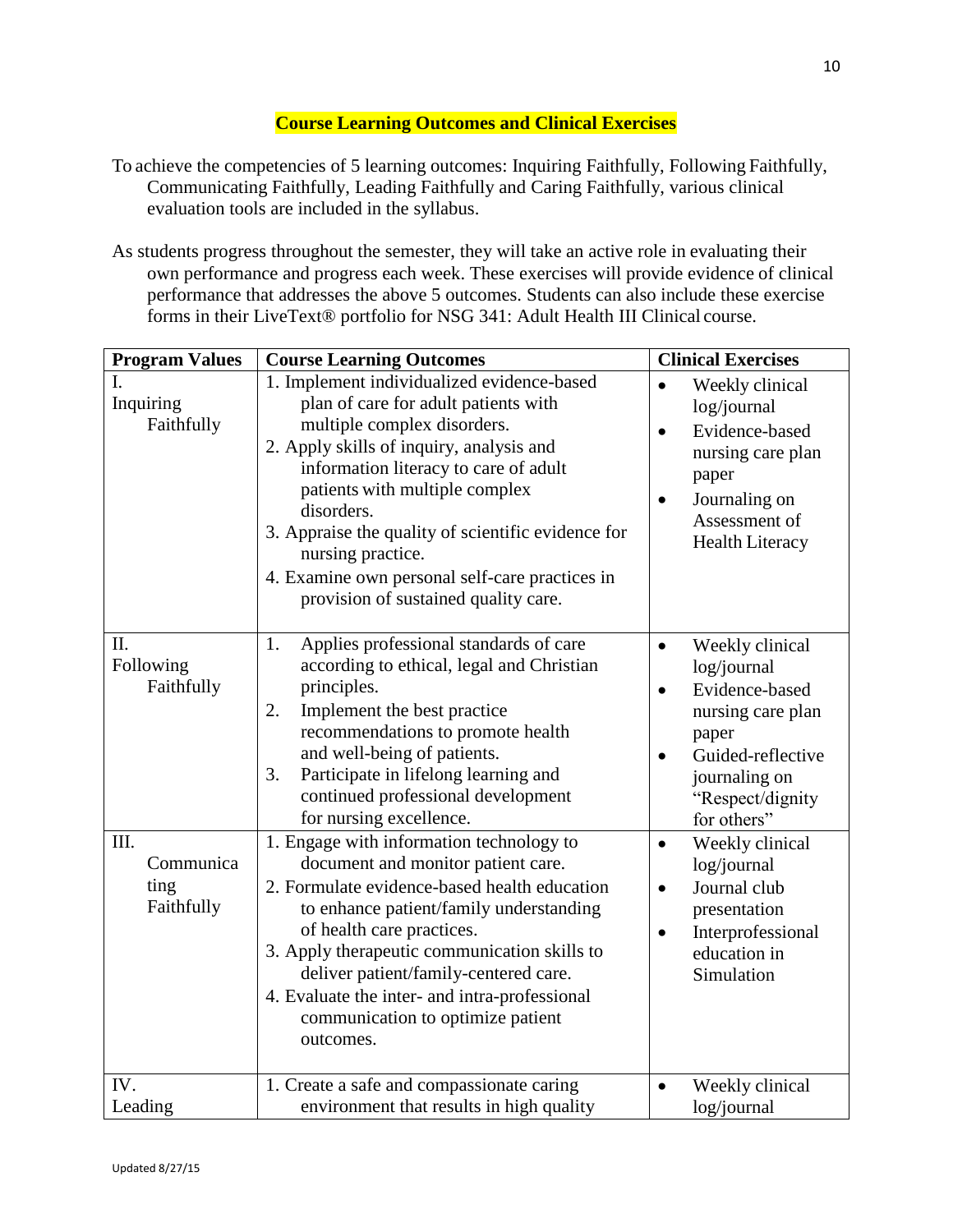| Faithfully              | patient outcome.<br>2. Role model Christian nursing by<br>integrating servant leadership in the<br>care of diverse population.                                                                                                                                                                                                                                                                                                                                       | Journaling on<br>Quality and safety<br>monitor<br>assignment                      |
|-------------------------|----------------------------------------------------------------------------------------------------------------------------------------------------------------------------------------------------------------------------------------------------------------------------------------------------------------------------------------------------------------------------------------------------------------------------------------------------------------------|-----------------------------------------------------------------------------------|
| V.<br>Caring Faithfully | 1. Exemplify Christ's love through<br>compassionate care for adult patients<br>with multiple complex disorders and<br>their families.<br>2. Investigate community resources to<br>advocate for optimal health care for<br>patients, families and communities.<br>3. Incorporate patient's health beliefs,<br>culture, and health literacy into plan of<br>nursing care.<br>4. Reflect on personal beliefs and values as<br>related to professional nursing practice. | Weekly clinical<br>log/journal<br>Guided reflective<br>journaling on<br>"Courage" |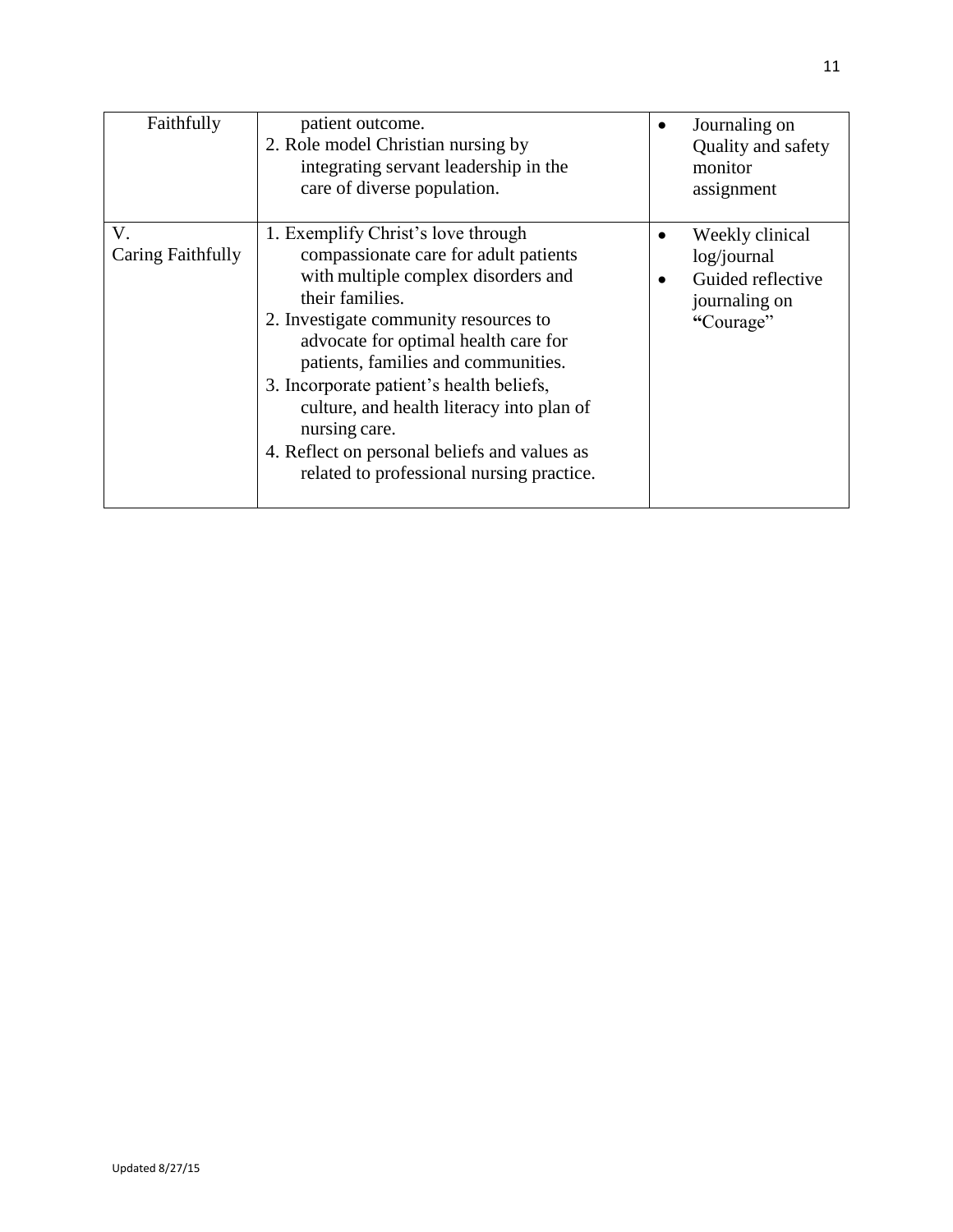## **Skills Lab Days Experiences**

# **Date: Sept 3rd and 8th, 2015**

The purpose of this learning activity is to practice and review nursing skills often perform with critically ill patients. Students learn together to improve their skills on such as sterile technique, changing central line dressing, IV fluid administration, Tracheostomy and endotracheal tube suctioning, urinary catheter insertion, and critical care medical calculation.

**Student Learning Outcomes:** Upon completion of the clinical and discussion, the student will be able to:

- 1. Assess, prepare, and perform skills
- 2. Participate in post-skills feedback and debriefing.

| <b>Date</b>            | <b>Time</b> | Location               | <b>Students</b>          | <b>Instructors</b>   |
|------------------------|-------------|------------------------|--------------------------|----------------------|
| Sept 3rd,              | 8:00-10:00  | Nicholson              | ALL junior students      | Pro. Heather Bivens  |
| 2015                   |             | Commons                |                          |                      |
|                        |             | Cunningham A           |                          |                      |
| Sept $3^{\text{rd}}$ , | 10:00-16:00 | Sim lab                | Students scheduled to    | Pro. Heather Bivens  |
| 2015                   |             | <b>Liberty Station</b> | be on clinical on        | Pro. Alex Blackhall  |
|                        |             |                        | Thursdays (see students) | Dr. Bee N-Shah       |
|                        |             |                        | names on clinical        |                      |
|                        |             |                        | sections table below)    |                      |
| Sept $8th$ ,           | 10:00-16:00 | Sim lab                | Students scheduled to    | Pro. Denia Pondexter |
| 2015                   |             | <b>Liberty Station</b> | be on clinical on        | Pro. Joe Combs       |
|                        |             |                        | Tuesdays (see students)  | Dr. Bee N-Shah       |
|                        |             |                        | names on clinical        |                      |
|                        |             |                        | sections below)          |                      |

### Clinical sections

| Section                         |                               | 2                                       | 3                            | 4                              | 5                                              |
|---------------------------------|-------------------------------|-----------------------------------------|------------------------------|--------------------------------|------------------------------------------------|
| Days                            | <b>Tues</b>                   | <b>Tues</b>                             | <b>Tues</b>                  | <b>Thurs</b>                   | <b>Thurs</b>                                   |
| Time                            | AM                            | AM                                      | AM                           | AM                             | AM                                             |
| Instructor/<br>Clinical<br>site | Combs, J<br><b>Scripps CV</b> | Pondexter, D<br><b>Scripps Mercy SD</b> | Bee, N-S<br>Scripps La Jolla | Bivens, H<br><b>Scripps CV</b> | <b>Blackhall, A</b><br><b>Scripps Mercy SD</b> |
|                                 | Bartlett, Sydney              | Goff, Samantha                          | Albiso, Cassandra J          | Carlson, Taylor R              | Broguiere, Lauren J                            |
|                                 | Brunet, Danielle K            | Harmon, Roxy                            | Anderson, Kathryn            | Cheung, Elena                  | Childers, Frances E                            |
| Student                         | Church, Mary E                | Harper, Alexandra R                     | Coates, Courtney L           | Dreibus, Kanani                | Gesikowski, Olivia                             |
| names                           | Kalasho, Kandice              | Nguyen, Laurie                          | Delahunty, Hannah M          | Orth, Mackenzie L              | Halle, Cassidy                                 |
|                                 | Mangin, Claire                | Okajima, Deanna                         | Link, Christin M             | Overheul, Stephanie            | Huang, Marissa                                 |
|                                 | Moore, Rebekah A              | Perlwitz, Kendall P                     | Nells, Vanessa               | Reed, Lauren D                 | Love, Cambria                                  |
|                                 | Vande Vegte                   | Ramos, Amyra                            | Quiroz, Cindy                | Rosa, Angela                   | Myette, Alyssa Nicole                          |
|                                 | Wood, Regan M                 | Sanchez, Stephanie                      | Thexton, Ashlyn              | Sharp, Cherish F               | Roberts, Rebekah L                             |
|                                 |                               | Woitysiak, Betsy M                      |                              | Truesdale, Kelli               | Smith, Shannon C                               |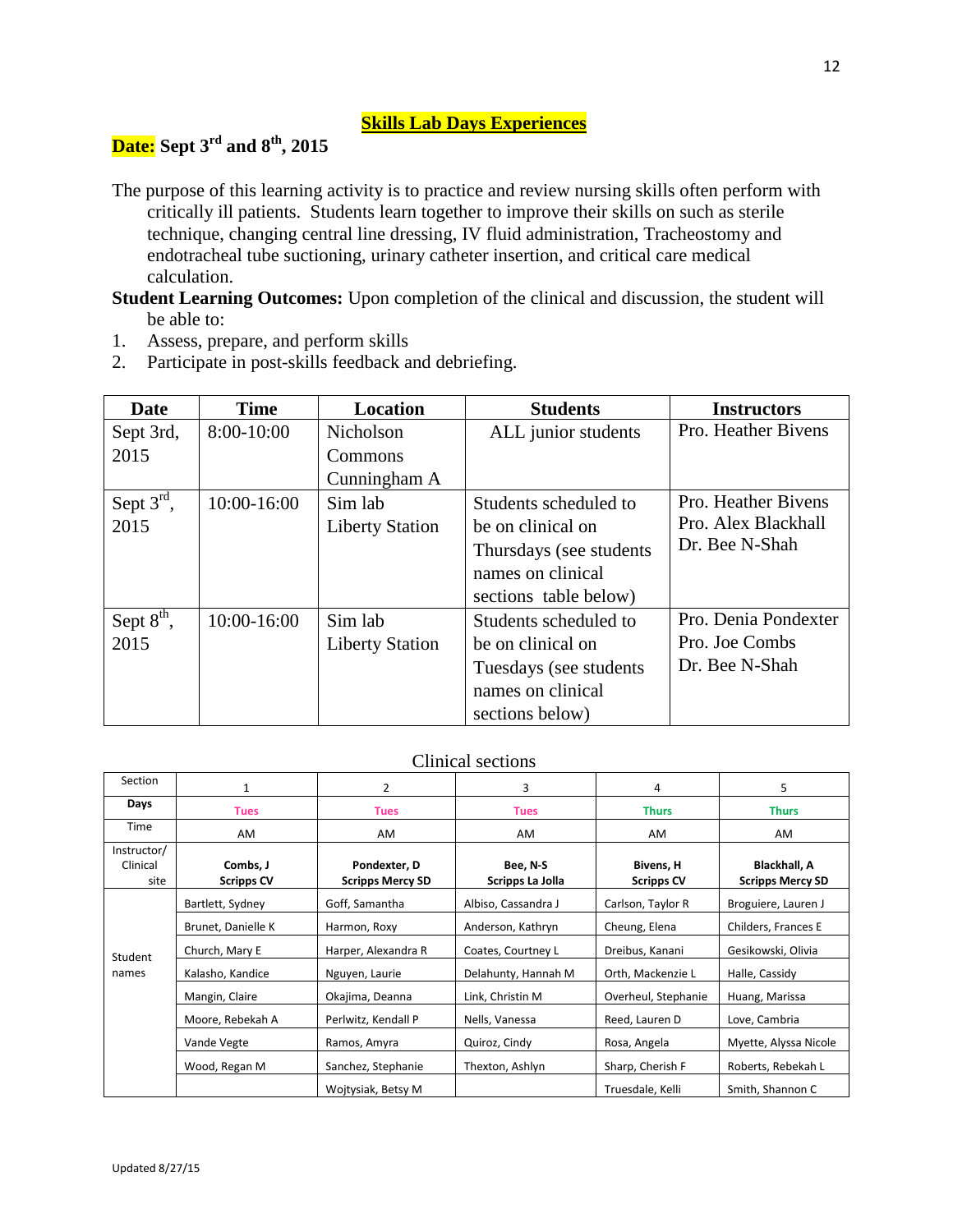## **Intensive Care Unit Experience**

**Student learning outcomes:** To help students apply course contents to this ICU rotation, the experiences below are expected:

### **Students will:**

- Participate in required skills lab hour (see date, time and information of Skills lab days on  $page 26$ ) to obtain competencies in the management of patients on
- o Respiratory care (closed-system suctioning techniques, oral care, ET/ TT dressing/changing)
- o Central line dressing/ changing,
- o Chest tube (monitoring and management in case of emergency)
- o IV (starting, care, and piggy bag medication)
- o Focus assessment
- o Review critical care meds calculations
- Be given patient assignment by a charge nurse on the morning of your ICU rotation.
- Identify and communicate his/her learning objectives and limits of the clinical day with the ICU preceptor.
- Observe the role of the ICU preceptor in caring for the critically ill patient.
- Perform head-to-toe assessment and document findings after validation from the preceptor.
- Participate in the care of the ICU patient under the direction of the ICU preceptor and as he/ she feels appropriate.
- o Participate in the care for a patient with hemodynamic monitoring (PA catheter, A-line, CVP monitoring device), oxygenation and ventilation monitoring (Capnography, SVo2, SpO2), IABP, chest tube, mechanical ventilation (suctioning, oral care), an epicardial pacemaker, ICP monitoring.
- Review cardiac rhythm strips and identify at least three different arrhythmias during the course of your ICU experience. (such as Sinus Bradycardia, Sinus Tachycardia, A. fibrillation, A. flutter, PVCs, Ventricular tachycardia, ventricularfibrillation).
- Interpret ABG results.
- Observe (when possible) insertion of invasive lines and the procedures utilized.
- Review unit policies and observe (if possible) unit protocol for care of the patient in an emergency/life threatening situation (code situation).
- Identify all IV drip/IVPB/PO/IM/SQ medications that the patient is receiving with the preceptor (The Five R's, Rationale, Actions, Side Effects, & Allergies)
- o According to the preceptor's choice, students may administer medications under the direct supervision of the preceptor.
- o May titrate IV drip under the direct supervision of preceptor.
- Assess the emotional and spiritual needs of the ICU patient and family and discuss the psychosocial impact of the ICU and its environment on the patient.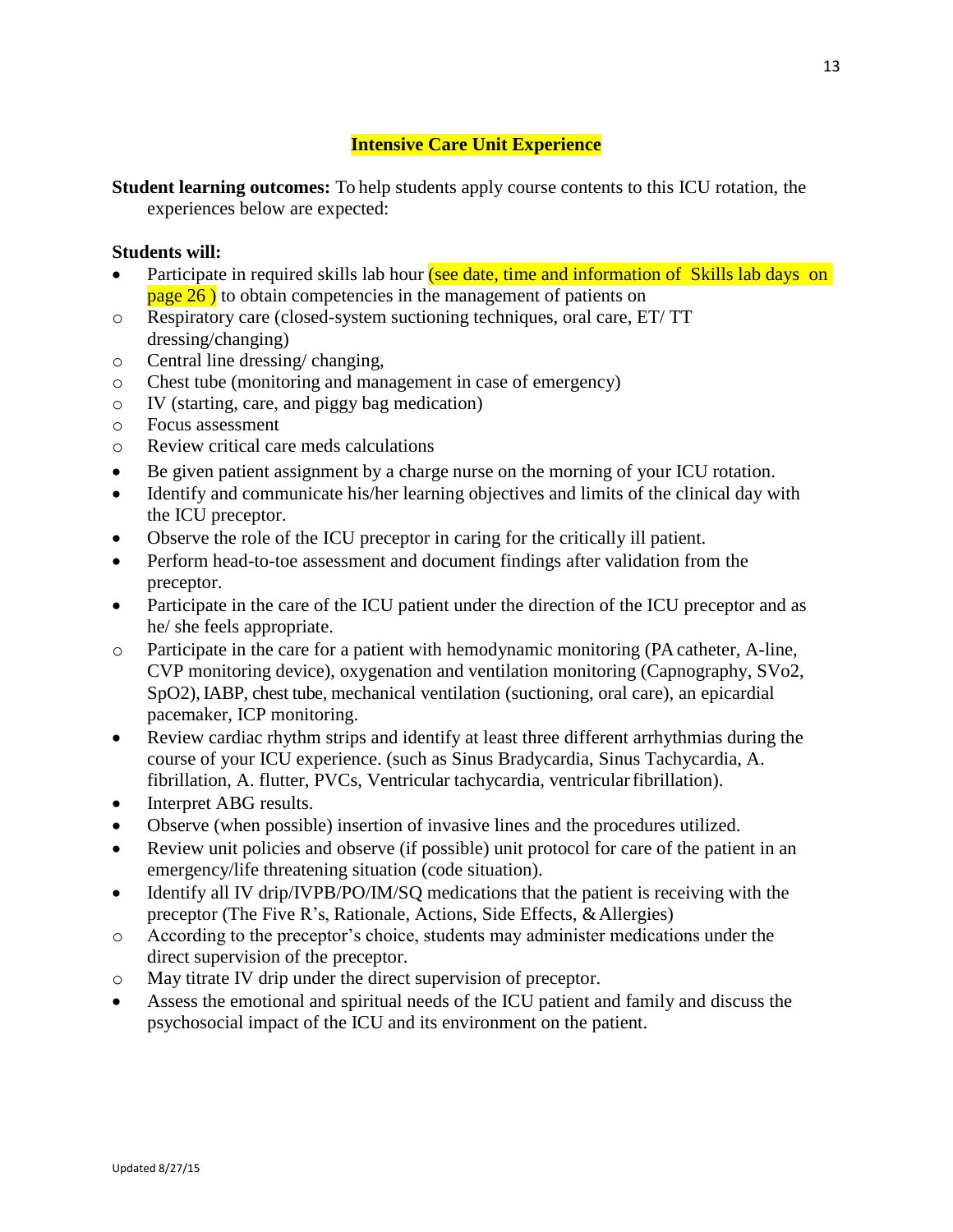## **Emergency Department (ED) Experience**

**Student Learning Outcomes:** Upon completion of the clinical and discussion, the student will be able to:

- 1. Differentiate between medical and traumatic emergencies.
- 2. Describe the purpose of an emergency medical service system.
- 3. Explain the role of the professional nurse in emergency situations.
- 4. Describe the sequential steps in assessing a patient in an emergency situation.
- 5. Explain the pathology, assessment, and management of the specific emergency care conditions observed during rotation to the ED.
- 6. Participate in the care of the emergency department patient as the situation and the staff will permit.

**Clinical log/journal:** Reflect on your clinical experience and address some of the following questions.

- 1. What is the role of professional nurse in emergency situations?
- 2. How was your experience?
- 3. Comment on your critical thinking, organizational, and priority setting skills (provide examples). Which areas were you especially strong in and which need further work?
- 4. How did you identify patient problems, monitor/manage related signs/symptoms, and solve the problems/make the reasoned clinical judgments?
- 5. Comment on your communication skills with patients, families, preceptor, or other members of the health care team. How did you communicate with other team members when dealing with complex issues? Was there effective communication? How could communication been improved?
- 6. Based on your performance this week, what are your learning goals for next week and the remainder of the rotation? Did you meet the goals you listed from previous week?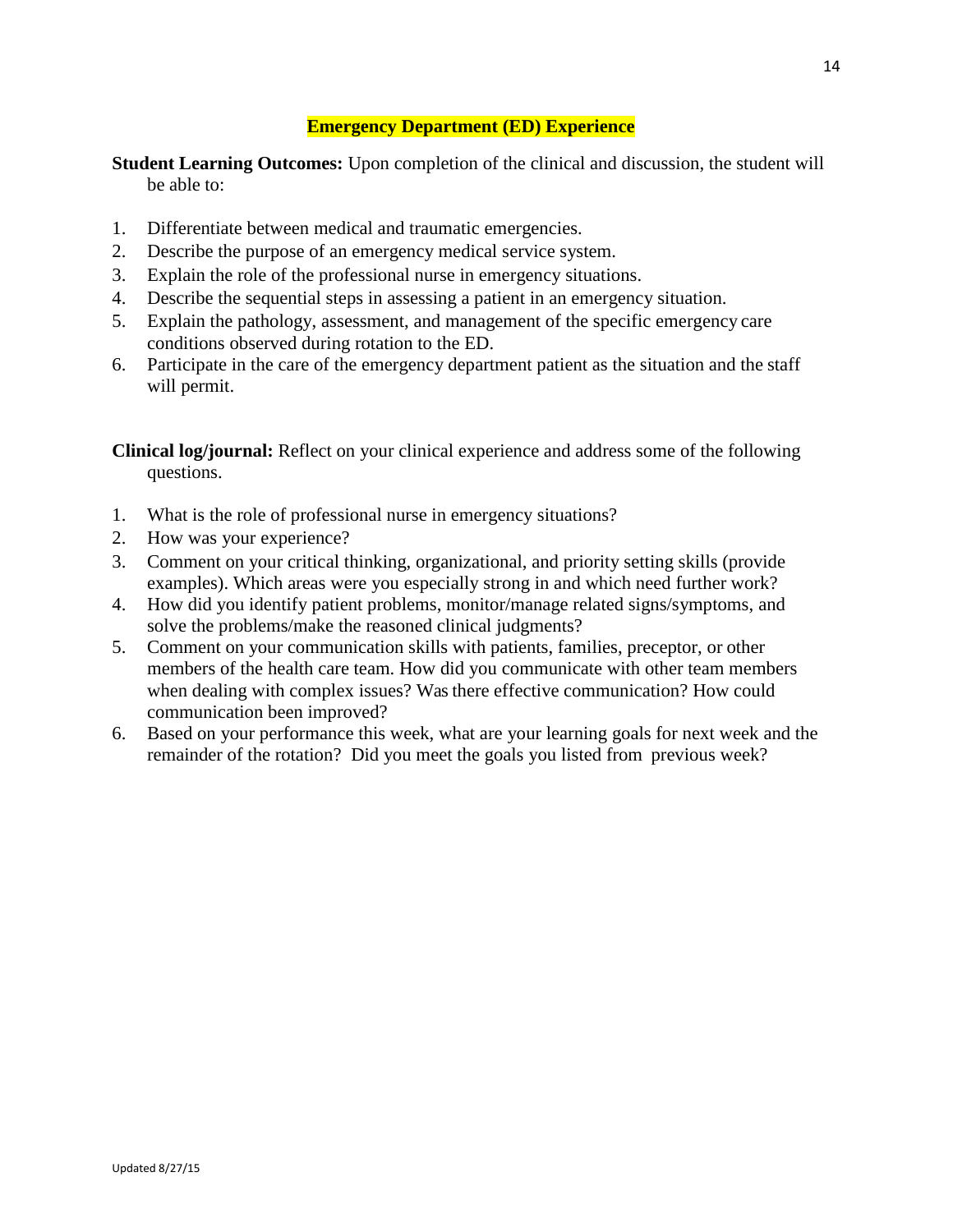### **Same Day Surgery Unit (SDS unit)/Operating Room (OR) Experience**

- **Student Learning Outcomes:** Upon completion of the clinical and discussion, the student will be able to:
- 1. Identify the processes involved for the patients undergoing surgery in the outpatient surgery center.
- 2. Describe the elements of the nursing process as they apply to the outpatient surgery patients.
- 3. Identify the various roles of the professional nurse in the pre-operative, intraoperative, and post-operative areas of care.
- 4. Identify the medications administered to the client including dosage, actions, and side effects.

**Clinical log/journal:** Reflect on your clinical experience and address some of the following questions.

- 5. How was your experience?
- 6. Describe the surgical procedures and expected outcomes for the patients you observed.
- 7. Comment on your critical thinking skills (provide examples). Which areas were you especially strong in and which need further work?
- 8. Comment on your communication skills with patients, families, preceptor, or other members of the health care team. How did you communicate with other team members? Was there effective communication? How could communication been improved?
- 9. Based on your performance this week, what are your learning goals for next week and the remainder of the rotation? Did you meet the goals you listed from previous week?

### **Reading assignment**: Chapter 15: Peri-anesthesia Management**.**

Review the content on surgical procedures and medications from your textbook prior to the clinical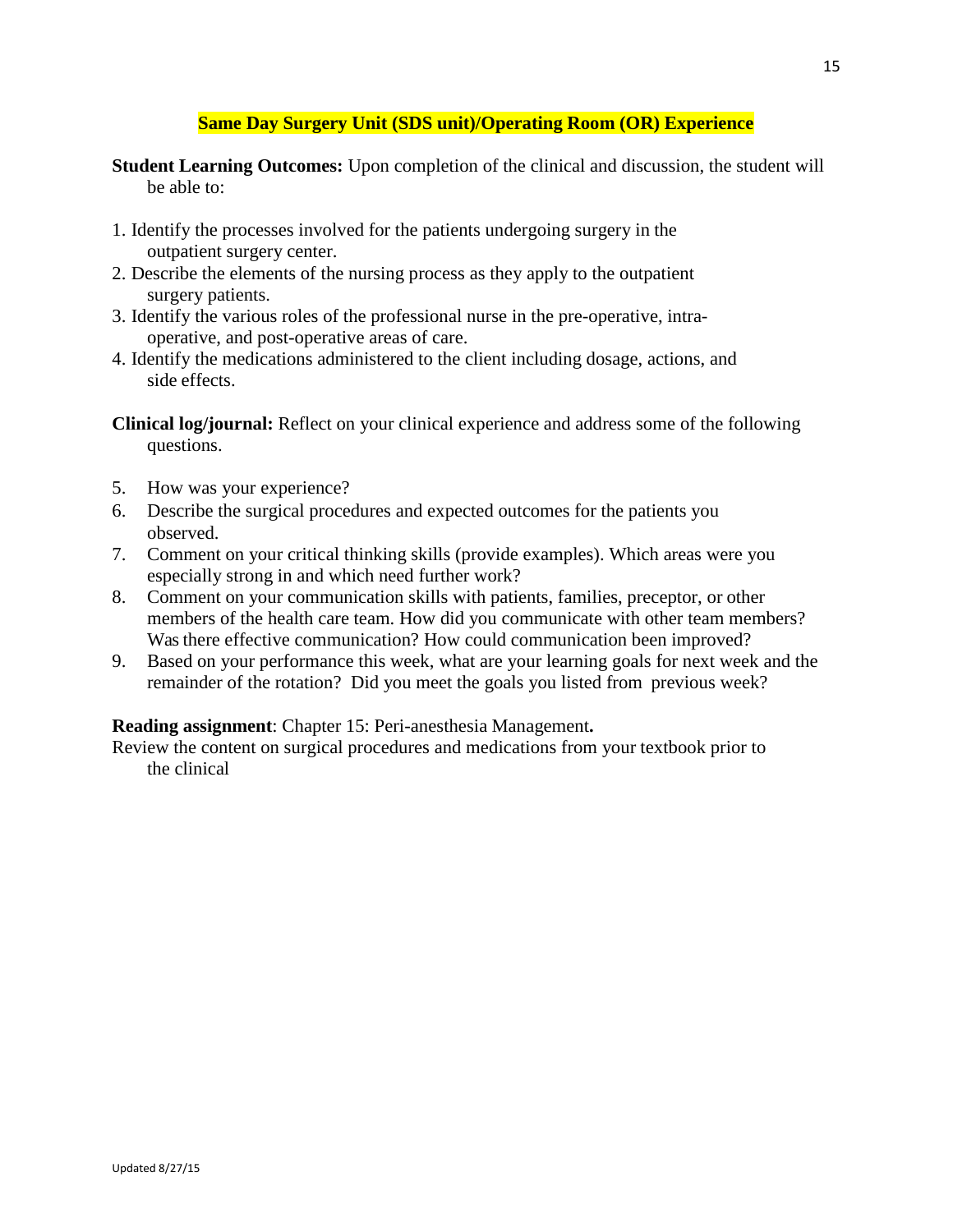#### **Interprofessional Simulation Lab Day Experiences**

Date: Oct  $27<sup>th</sup>$ , 2015 Time: 08:00 AM-4:00PM Location: Liberty station

- The purpose of this learning activity is to exercise interprofessional simulation educational session on triaging and managing Mass Casualty Incidents (MCIs). This collaborative simulation activities with paramedics students from EMSTA college will provide students learn together to develop and improve inter-professional teamwork and communication skills effectively in a simulated stressful, time-limited environment.
- Student Learning Outcomes: Upon completion of the clinical and discussion, the student will be able to:
- 1. Work collaboratively with others to assess, plan, provide care and make decisions to optimize client/patient/family health outcomes and improve quality of care in a stressful, time-limited environment.
- 2. Communicate effectively with other inter-professional team members.
- 3. Participate in simulation day along with post-event feedback and debriefing.
- 4. Reflect on personal and professional values and respect those of other members.
- 5. Describe the role of the RN & pre-hospital personnel in disaster events

Clinical log/journal: Reflect on your experience by answering following questions.

- 1. What role did you play? How was your experience?
- 2. How did you feel to be making clinical decisions about care in such a compressed timeframe? What was most difficult?
- 3. What did you learn about your communication style/effectiveness in working alongside with other healthcare team members?
- 4. Name your team members' strengths in working effectively in a stressful, timelimited situation.
- 5. Name two improvements your team member could make to work more effectively.
- 6. What are your overall observations about your team members' communication practices? What are your insights that you gained from this experience?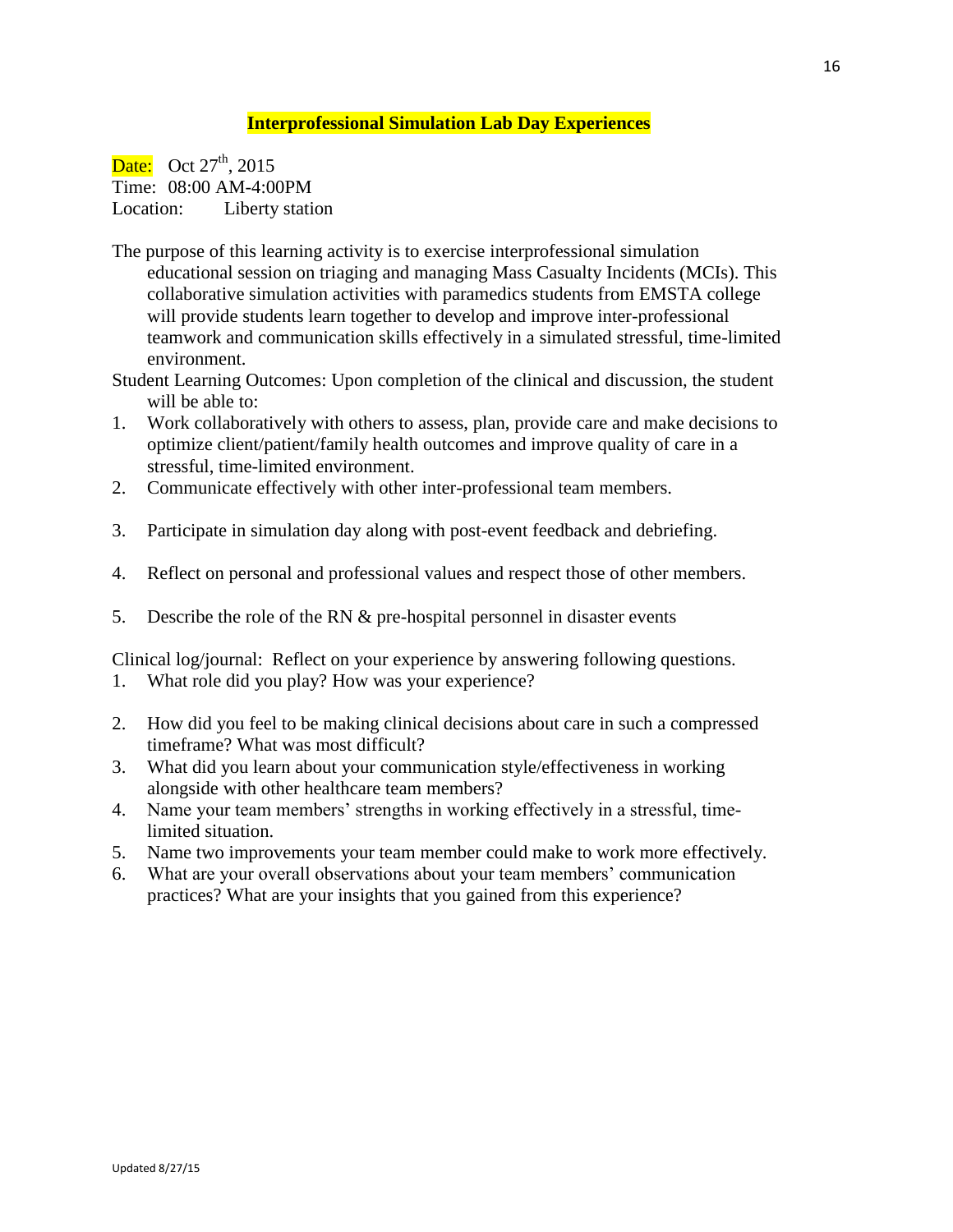## **Health Promotion Center (HPC) Experience**

**Date/Time: To be announced**

**Location:** Mid-City Church of the Nazarene

4101 University Avenue San Diego, CA

92105

**Student Learning Outcomes:** Upon completion of the clinical and discussion, the student will be able to:

- 1. Observe clinical roles of the nurse practitioner
- 2. Provide health education to individuals at the health center
- 3. Assist in patients' screening and examination

### **What to expect:**

- **·** Please contact HPC office, 619-624-9851, in case of being late or ill.
- Review patient education contents on HTN and DM management prior to the clinical day.
- Park the car in the church parking lot.
- **·** Wear a uniform with lab coat and PLNU ID.
- **·** Bring the stethoscope, books to read at lunch.
- In the morning clinic: You will be working with the PLNU team which includes Professor Rowe, Family Nurse Practitioner and senior nursing student externs. There will also be a senior Leadership student who will assist in your orientation for the day. Typical Adult III student activities include: greeting patients; taking vital signs; vision screening; weight & height; fingerstick for glucose & Hgb checks; urine collection and testing with a Chem Strip; tetanus immunization; TB Skin Test; phlebotomy for routine lab tests; EKG; pulling and filing patient records; charting vitals and a nursing note ; post-counseling with patient under the guidance of faculty. You will have an orientation to all these activities and your instructor, Professor Rowe will assist and observe along with the Leadership student.
- The morning clinic is for new patients receiving physical exams including PAP smears, etc. You will be given an opportunity to observe the role of the Nurse Practitioner.
- We do have a refrigerator to store lunches.
- · The key to a good one day experience is to "jump in" and be a good team player and try your Spanish skills!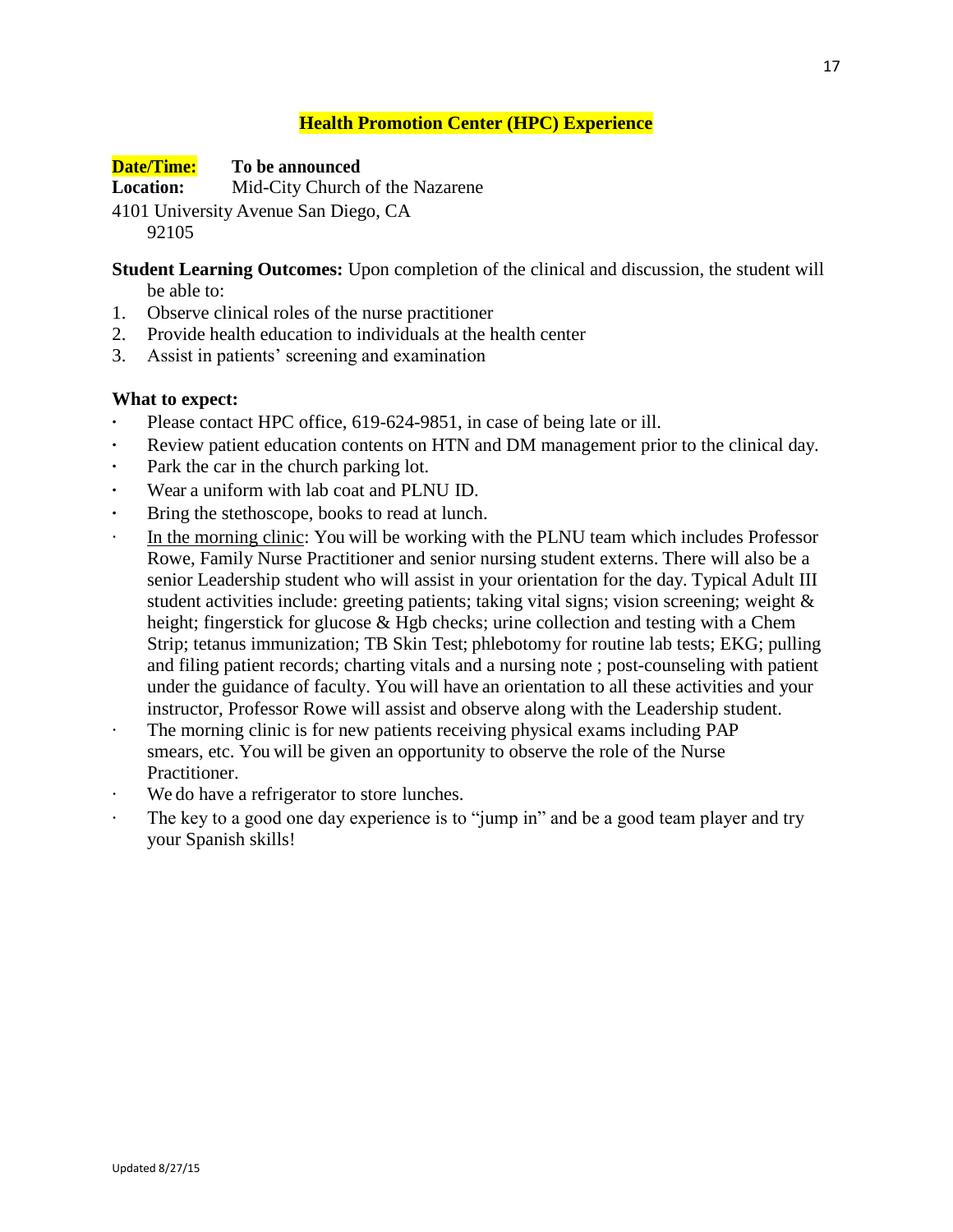## **LEARNING ACTIVITY 1: Clinical Log**

Evaluation: Satisfactory/Unsatisfactory

**Student Learning Outcomes:** Upon completion of each clinical experience, students will be able to:

- 1. Evaluate his/her clinical performance through use of reflective writing.
- 2. Recognize own's strengths and potential areas for improvements.
- 3. Develop confidence and competency in nursing knowledge and skills.

Throughout the clinical practicum, each student will rotate to various clinical settings. The clinical rotation write-ups will be turned in by the time designated by the clinical instructor.

## **LEARNING ACTIVITY 2: REFLECTIVE CLINICAL JOURNAL**

Evaluation: Satisfactory/Unsatisfactory

- **Student Learning Outcomes:** Upon completion of each reflective journaling, the student will be able to:
- 1. Utilize the self-reflective journaling as a means of enhancing nursing professional values.
- 2. Engage in ongoing self-reflection and professional development as a life-long learner.

Throughout the clinical practicum, each student will maintain reflective clinical journal of a clinical day's activities. The journal entries will be at the student's discretion and will be confidential. The journal will be turned in by the time designated by the clinical instructor.

In addition to weekly clinical log/journal, students are required to submit **TWO Guided Reflective Journals** on "**Courage**" and "**Respect/dignity for others**". The students will describe clinical exemplars of the care they provided and how their care was achieved each of the outcomes below. The paper will be written in single-spaced, 1-2 pages in length.

### **1. Following faithfully: Respect/dignity for others**

Provide an example of interaction with patients/family members with diverse ethnic, cultural, religious, language or age backgrounds. Initiate effective patient-centered, nursing interventions to engage patients/family in active partnership that promotes health, safety and self-care management. The nursing interventions and patient education should also incorporate patient values, preferences and expressed needs. Reflect upon the respect and dignity for others.

### **2. Leading Faithfully: Courage**

Seek out examples of **"courage"** performed by self and/or others. Explore the literature for references that define "courage". Reflect upon your clinical experience that exemplifies courageous behavior.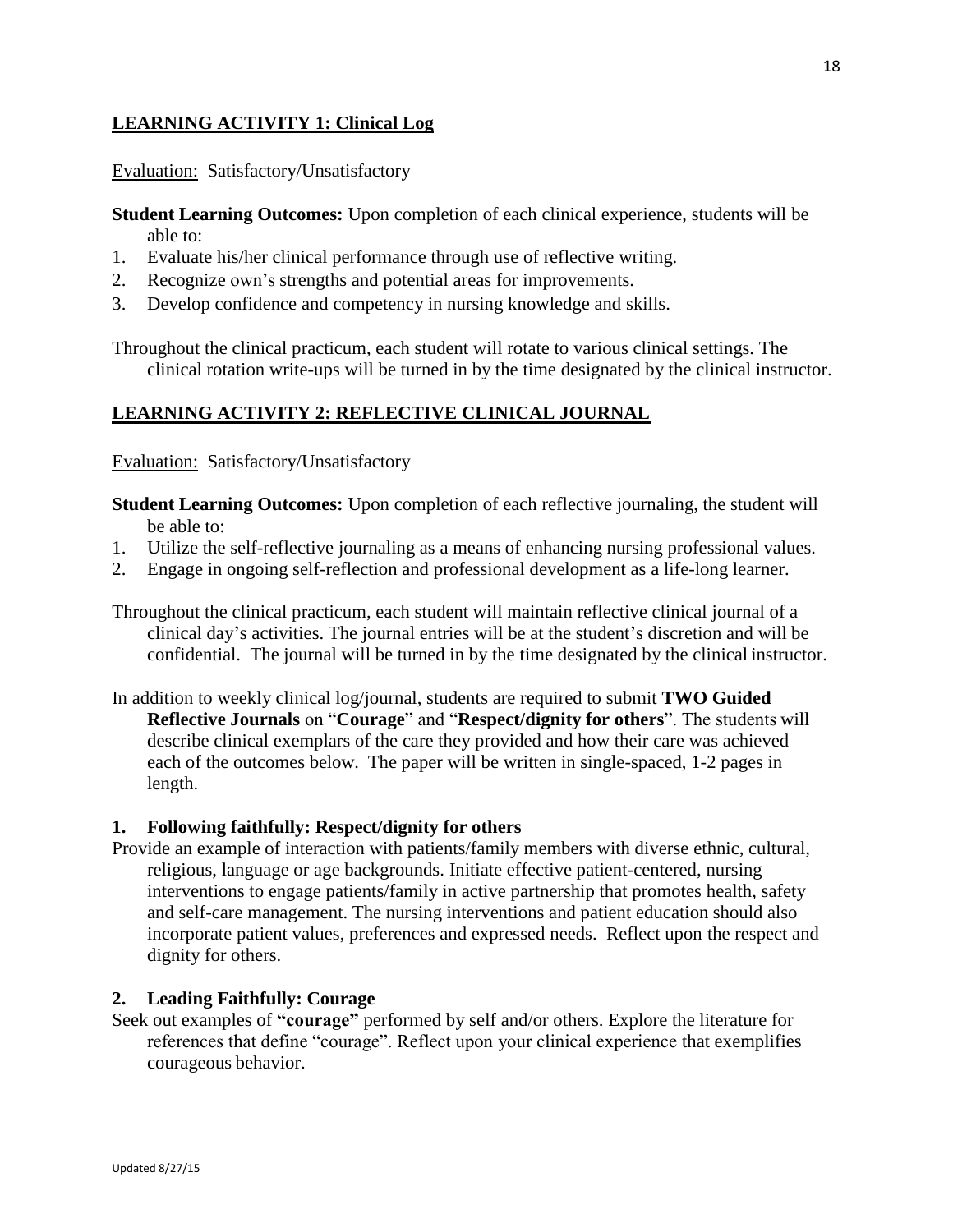## **LEARNING ACTIVITY 3: Quality and Safety Monitor Assignment**

#### Evaluation: Satisfactory/Unsatisfactory

The purpose of this assignment is to ensure patient safety and delivery of high quality care by addressing the role of registered nurse. Student will select one patient from fellow students' patients and complete the quality and safety checklist at the patient's bedside during the clinical day.

**Student Learning Outcomes:** Upon completion of this assignment, student will be able to:

- Analyze the care environment and informatics databases and collaborate with team members to identify hazards which affect the provision of safe, high-quality patientcentered care.
- · Communicate observations and concerns related to hazards and errors to the healthcare team.
- · Values one's own role in preventing error.
- 1. Patient interaction: Use **"I-SBAR"** approach when interact with patient.
- a. **I:** Introduction Introduce yourself and your role (Quality and Safety Monitor Student Nurse). Explain that you are a nursing student learning the importance of providing high quality and safe nursing care.
- b. **S:** Specify to the patient what you will be doing (completing a checklist and discussing with classmates what you've learned about providing high-quality care.)
- c. **B:** Background: Explain to the patient that PLNU School of Nursing is committed to educating students to provide patient-centered, high-quality, safe patient care.
- d. **A**: Assessment: complete the safety checklist. Ask the patient if he/she has any concerns or questions.
- e. **R**: Recommendations: Teach important safety information to the patient such as;
- i. Importance of hand washing for all who enter the room.
- ii. Importance of all staff checking for two patient identifiers prior to medication administration and/or treatments/procedures.
- 2. **Prior to post-conference,** both students will collaborate to compare and contrast the quality and safety concerns that both of them identified for the patient.
- 3. **During post-conference**, share the quality and safety concerns. Describe improvements that student could make to these areas of patient safety.
- 4. **Journaling:** Incorporate this clinical experience into weekly clinical log**.**
- Share the quality and safety concerns that identified for the patients for whom you cared.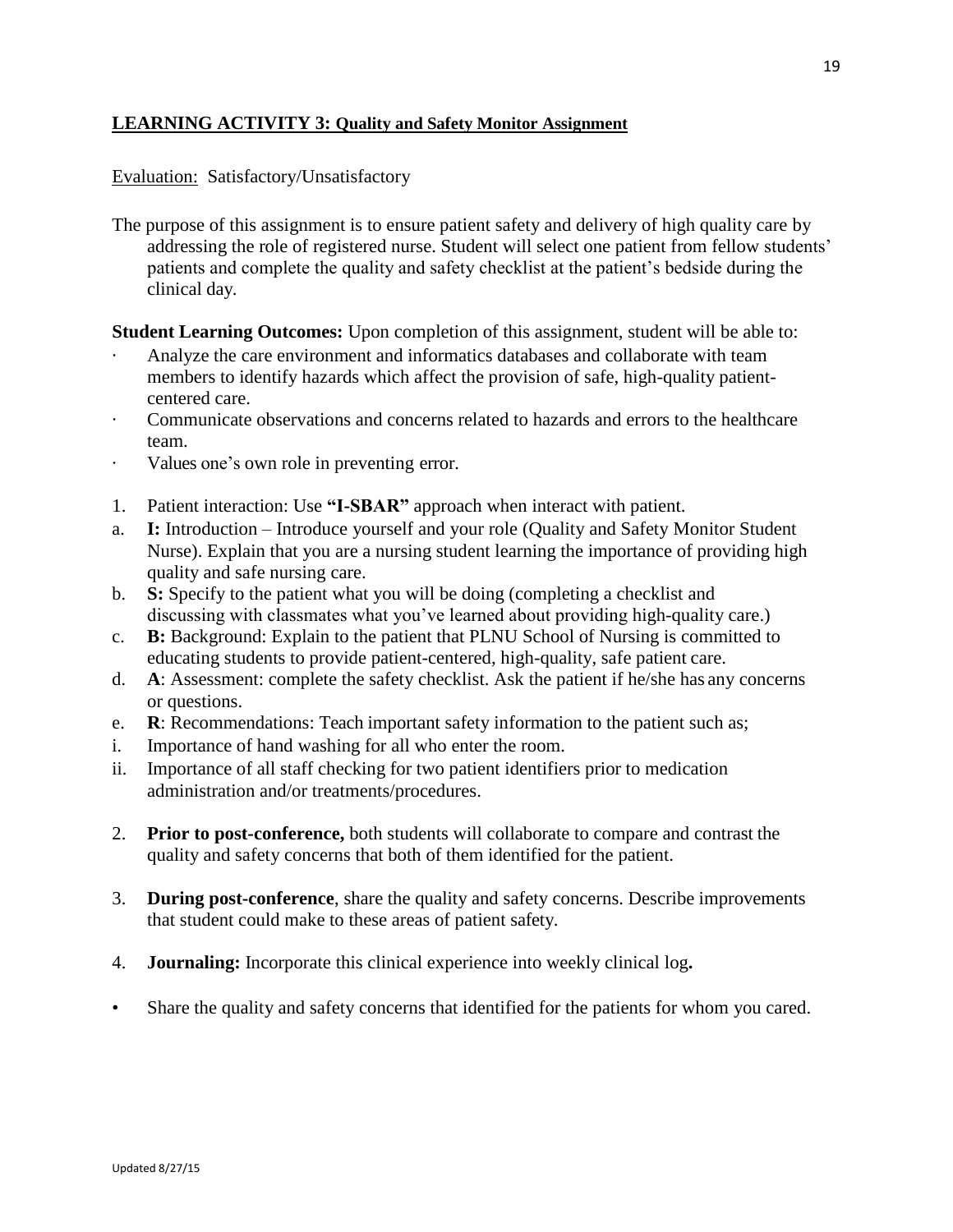- Describe the actions taken based upon your findings.
- Discuss possible causes of these lapses in quality and safety.
- · Describe improvements that you would make to these areas of patient safety
- · What did you learn by completing this assignment?

| <b>Quality and Safety Checklist</b>                                                              |                                                                                                                                           |                                               |  |  |
|--------------------------------------------------------------------------------------------------|-------------------------------------------------------------------------------------------------------------------------------------------|-----------------------------------------------|--|--|
| <b>Quality and Safety</b>                                                                        | Yes/No<br>If yes, intervene within boundaries<br>of student role. If beyond<br>student role, notify nursing<br>faculty or co-assigned RN. | <b>Intervention</b><br>taken, if<br>indicated |  |  |
| Patient ABC intact                                                                               |                                                                                                                                           |                                               |  |  |
| Patient positioned properly                                                                      |                                                                                                                                           |                                               |  |  |
| Pain controlled adequately                                                                       |                                                                                                                                           |                                               |  |  |
| IV site patent                                                                                   |                                                                                                                                           |                                               |  |  |
| Correct IVF infusing                                                                             |                                                                                                                                           |                                               |  |  |
| IV pump light green                                                                              |                                                                                                                                           |                                               |  |  |
| Call bell within reach                                                                           |                                                                                                                                           |                                               |  |  |
| Bed in low position                                                                              |                                                                                                                                           |                                               |  |  |
| Bed rails up (if indicated)                                                                      |                                                                                                                                           |                                               |  |  |
| Patient ID band in place                                                                         |                                                                                                                                           |                                               |  |  |
| Patient allergy band in place (if<br>indicated)                                                  |                                                                                                                                           |                                               |  |  |
| Oxygen: correct flow rate                                                                        |                                                                                                                                           |                                               |  |  |
| Oxygen: tubing free of kinks, client<br>wearing correctly (NC in nares,<br>mask over nose/mouth) |                                                                                                                                           |                                               |  |  |
| Foley catheter: patent and draining                                                              |                                                                                                                                           |                                               |  |  |
| Foley catheter: hanging below level of<br>bladder                                                |                                                                                                                                           |                                               |  |  |
| Drains: suction functioning, either<br>wall or self-suction                                      |                                                                                                                                           |                                               |  |  |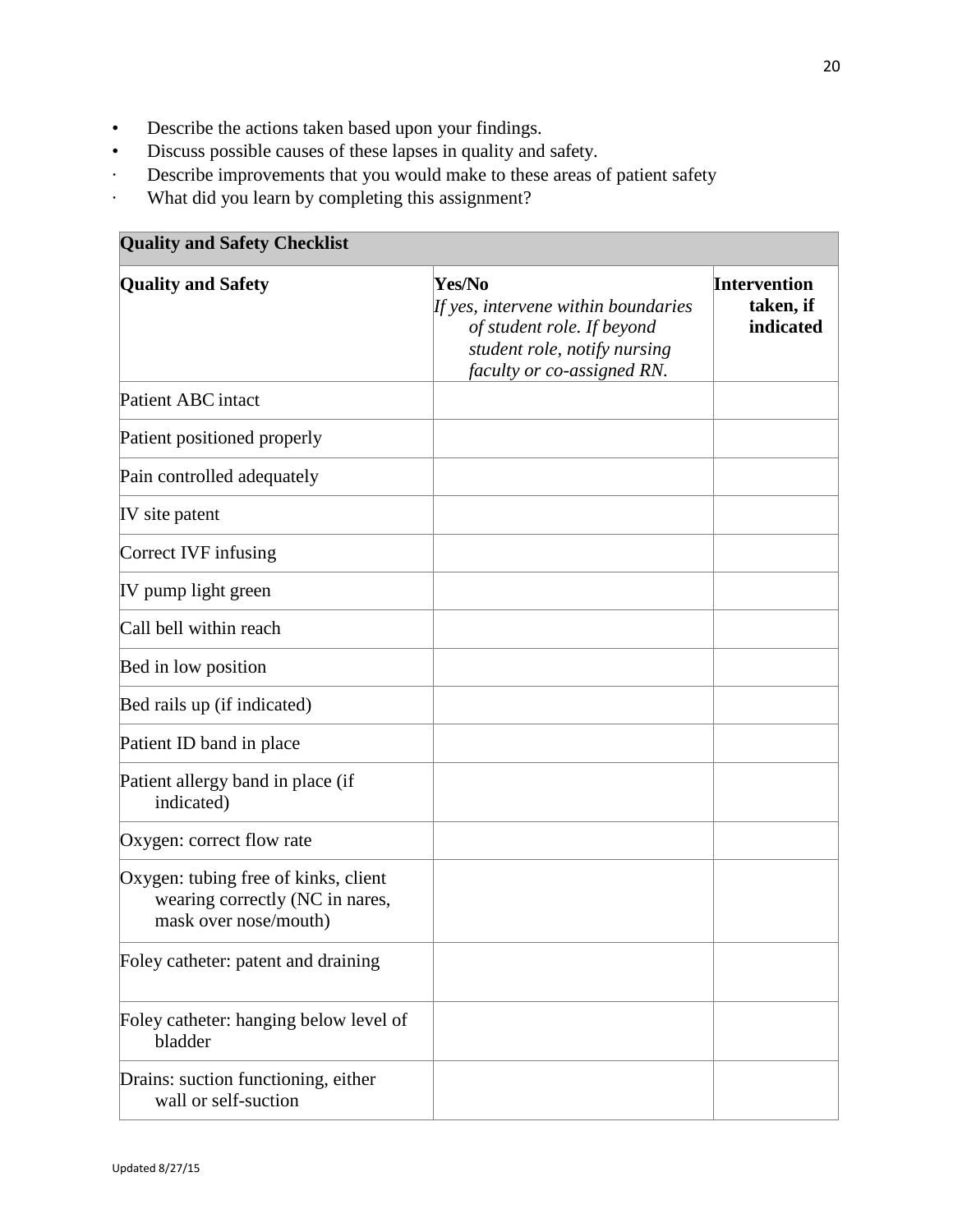| Drains: pinned to client gown                                          |  |
|------------------------------------------------------------------------|--|
| White board in room: labeled<br>with RN, student and                   |  |
| White board in room: patient<br>goals for day identified               |  |
| Signs over bed if no BP/IV in<br>one extremity                         |  |
| Sign outside door for<br>precautions                                   |  |
| Sign outside door if fall risk                                         |  |
| No tripping hazards, cords in<br>client walkway around                 |  |
| Locks on bed and chairs                                                |  |
| Sign outside door for PO<br>status, client aware<br>of PO status(ask)  |  |
| <b>Fall Risk Assessment</b><br>completed and                           |  |
| Braden Scale completed and<br>charted                                  |  |
| Patient Concerns or questions identified during interaction:<br>(list) |  |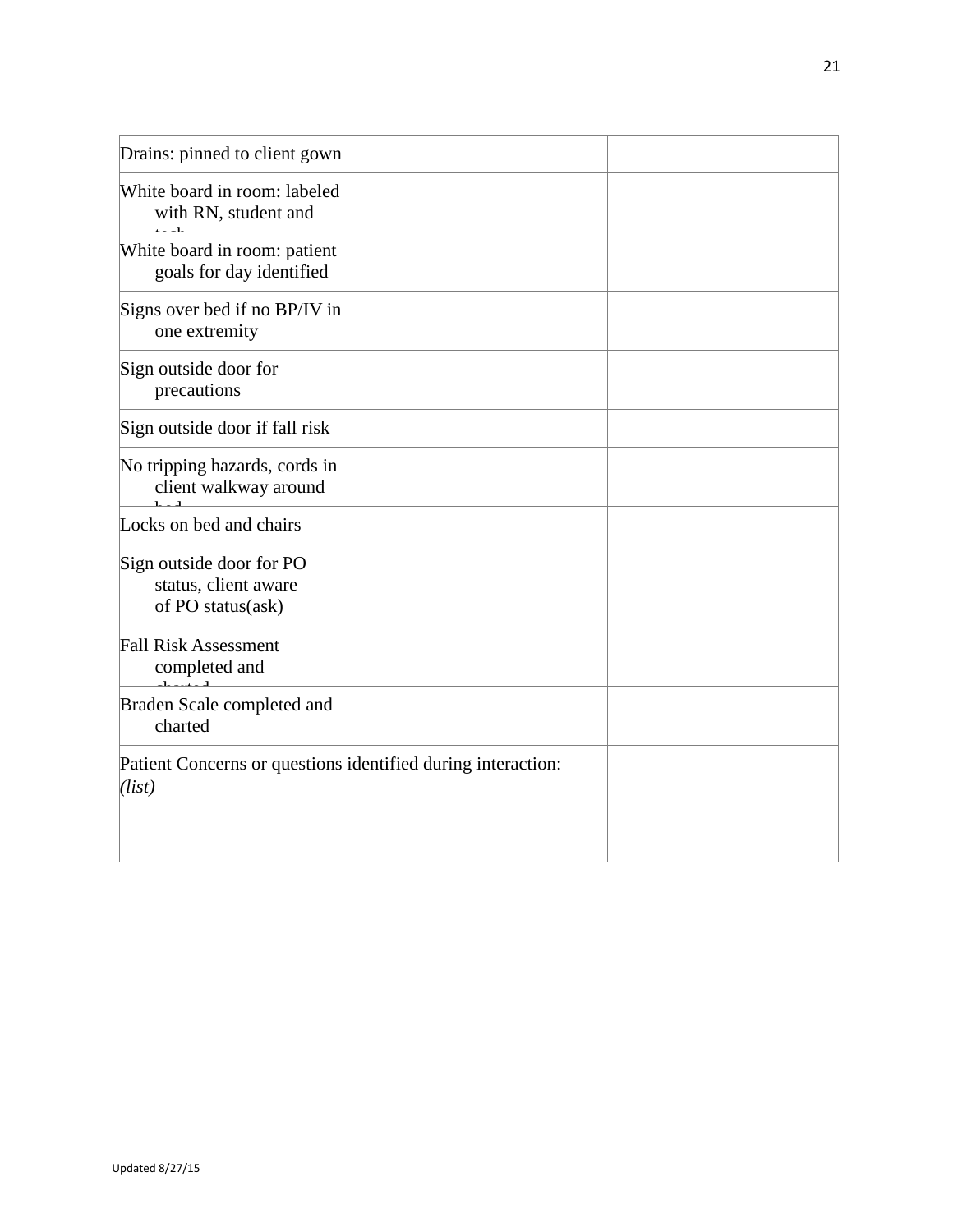| <b>Safety Measures</b>                                                          | Comments<br>(do not include names) |
|---------------------------------------------------------------------------------|------------------------------------|
| Hand washing asepsis                                                            |                                    |
| Checking client I.D.                                                            |                                    |
| Explanation to patient of treatment/<br>medication                              |                                    |
| Correct precautions followed as ordered ( <i>i.e.</i> )<br>fall, contact, skin) |                                    |

Assess if the following safety measures are being followed by health care team with every client interaction.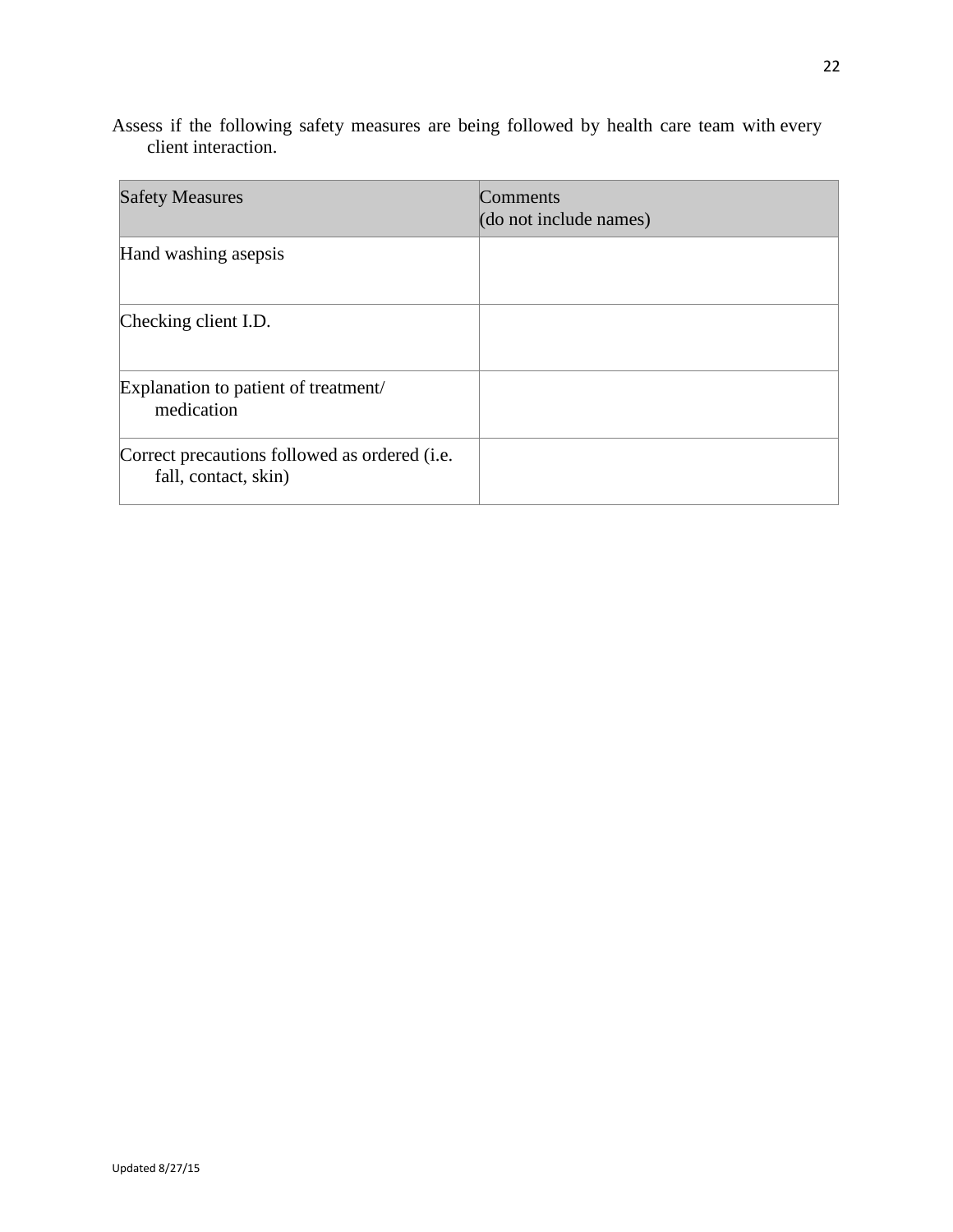## **LEARNING ACTIVITY 4: Assessment of Health Literacy**

### Evaluation: Satisfactory/Unsatisfactory

- The goal of this learning activity is to promote patient-centered care as it relates to health literacy and health outcomes. This learning activity can help students gain greater understanding of health literacy and its impact on quality and safety in patient care.
- The Newest Vital Sign (NVS) is a screening tool for health literacy and it can be administered in about three minutes. Results of the screening provide health care providers with information regarding patients' health literacy, allowing health care professionals to adapt communication techniques to promote understanding of health issues.
- 1. Prior to the clinical day:
- a. **Read the article** Weiss, B., et al. (2005). Quick assessment of literacy in primary care: The newest vital sign. Annals of Family Medicine, 3(6), 514-522, available at <http://www.annfammed.org/cgi/reprint/3/6/514.>
- b. Review the Newest Vital Sign (NVS). Pfizer health literacy (posted on EClass) and print out **Ice Cream Label Example and Score Sheet**.
- 2. Clinical day:
- **a.** Administer the NVS to the assigned patient and total the score. To administer the NVS, the patient is given the **Ice Cream Label** (part of NVS) but is not provided the scoring sheet. The scoring sheet is retained by the student with each item read to the patient. At the conclusion of administering the NVS, the student scores the patient and sums to the total. Interpretation of scores is included on the answer sheet.
- **b.** Students are also asked to report their findings to the primary nurse. In postconference, students discuss their results.
- *3.* **Journaling:** *Incorporate this clinical experience into weekly clinical log.*
- i. How was your experience?
- ii. What barriers did you encounter in completing this assignment and how did you overcome them?
- iii. Prior to completing this assignment, consider your perception of the patient's level of health literacy. Were the results of the NVS different than you expected? Why or why not?
- iv. How did you communicate your findings to the patient and primary nurse?
- v. What adjustments did you make with regard to your patient's educational needs based on these results?
- vi. What did you learn by completing this assignment?

**Student Learning Outcomes:** Upon completion of this assignment, student will be able to:

- 1. Examine the barriers to active patient involvement in their own health management.
- 2. Communicate patient values, preferences and expressed needs to other healthcare providers.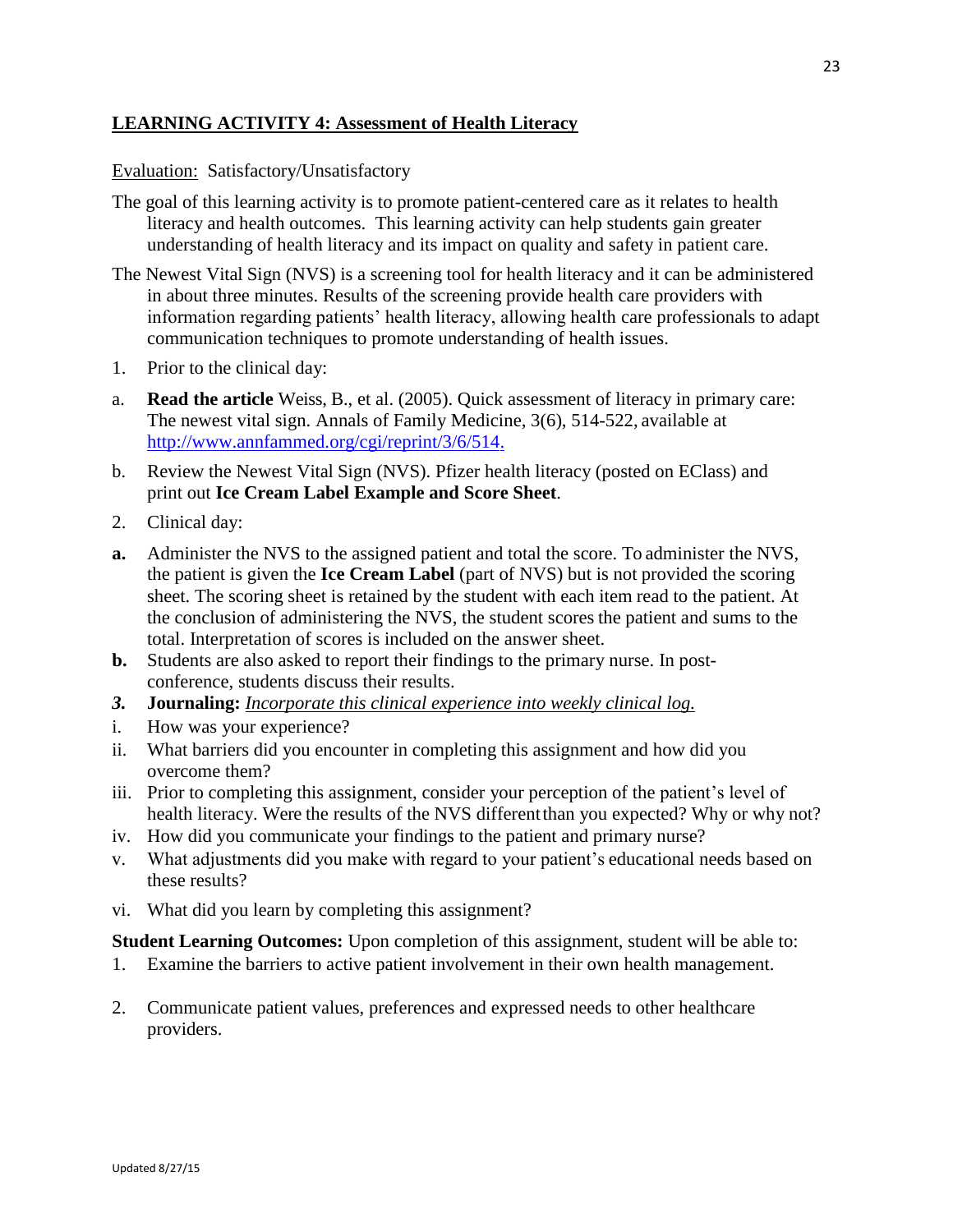## **Clinical Log for home-based unit Experience**

### **1. Concept map:**

- a. Focus on **TWO** physiological and **ONE** psychosocial assessment.
- **b.** Integrate vital signs, cardiac rhythm, pertinent laboratory/radiology results, medications and IV fluid/meds and skin assessment.. etc. (write in 10-font size)

### **2. Brief history of present illness & admission:**

- a. What was your patient's "Chief Complaint" that brought him/her to the hospital?
- b. What "Signs and symptoms" were noted on arrival to the hospital?
- c. What "Diagnostic tests" were completed relative to these manifestations?
- d. What "Medical treatments/interventions" were implemented to treat these manifestations? (Include medication, transfer to ICU, surgical procedures… etc)
- e. See the sample

#### **3. Nursing care plan:**

- a. One priority Nursing diagnosis:
- b. Expected outcomes
- c. Nursing interventions:
- a. Comprehensive nursing interventions by looking at whole patient
- d. Evaluation
- **4. Clinical experience reflection (utilization of critical thinking skills + journaling): Reflect on how you've utilized your critical thinking skills** in this patient by addressing the questions below that are pertinent to your clinical experience.
- a. What are you on alert for today with this patient?/ what are the important assessments to make?/what complications may occur?/what interventions will prevent complications?
- b. How did you identify patient problems, monitor/manage related signs/symptoms, and solve the problems/make the reasoned clinical judgments?
- c. Comment on your organizational, critical thinking, priority setting skills, communication with pt/family/healthcare members/faculty (provide examples). Which areas were you especially strong in and which need further work?
- d. Journaling: Any other concerns/thoughts related to your school work/life…etc?

#### **5. Medication table (Separate page):**

- a. Include all routine medications and PRN medications that were given last 24 hours.
- b. Nursing Implications: address at least **THREE (3)** key adverse effects of each medication relevant to your patient.
- c. See the sample.

#### **6. Laboratory table (Separate page):**

a. Include ALL lab results, including the normal values.

ii. Focus on WBC, RBC, Hgb/Hct, Platelets, PT/INR, Na+, K+, BUN/Cr, Glucose, Ca++,  $Mg++$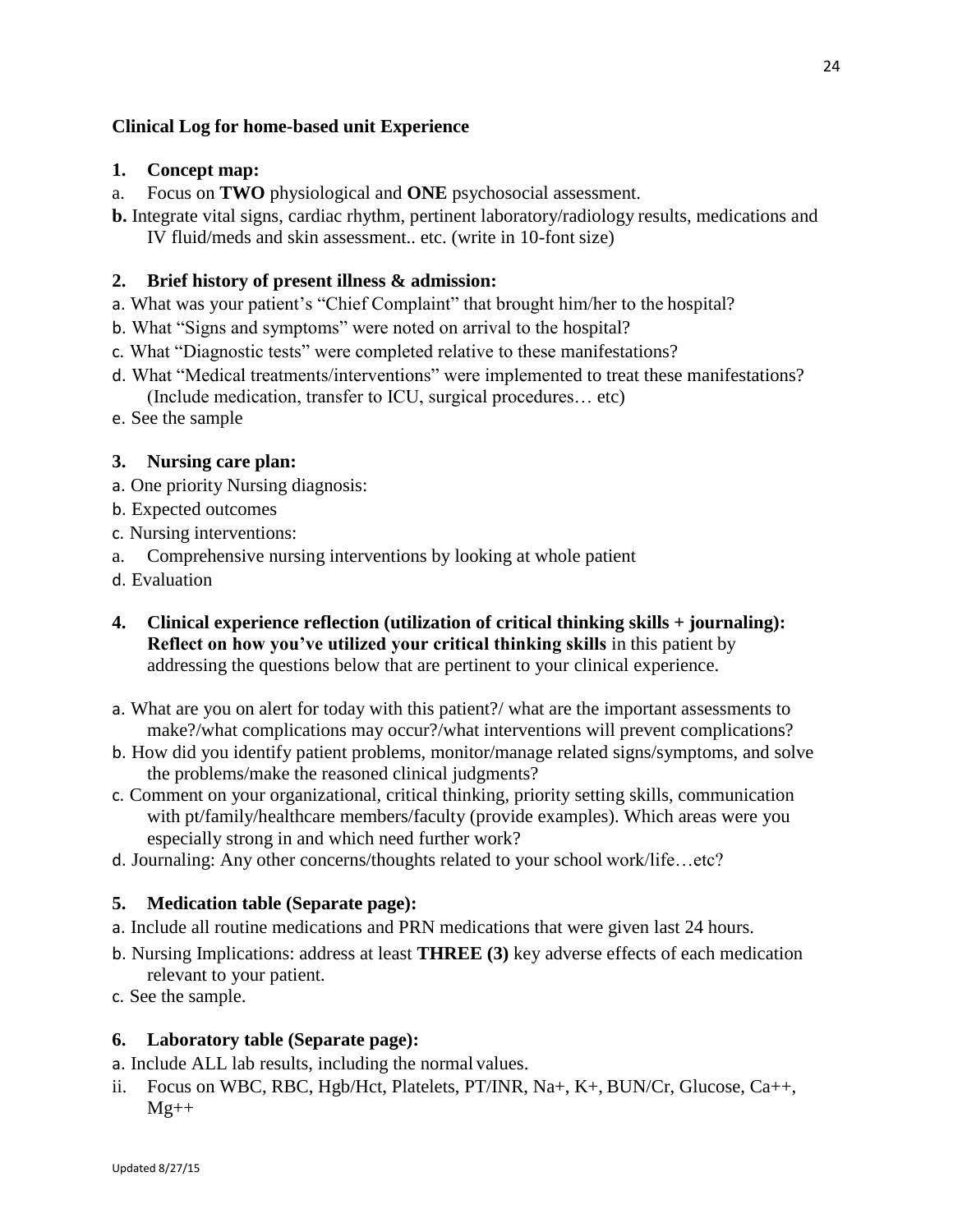- iii. Other labs depending on your patient's diagnosis (Fibrinogen, lactic acid, LFT, amylase, lipase, D-dimer, BNP…etc)
- b. Write at least **ONE** main function of the lab test being measured.
- c. Discuss the rationale for abnormal value.
- v. Nursing Implications, include at least **THREE (3)** key signs and symptoms of abnormal values.
- w. See the sample.

#### **Sample: History of present illness & admission**

B.Wis a 68-year-old male who developed acute respiratory distress on 1/23 lasting over an hour at which he became syncopal, cyanotic, and unable to talk. His son called 911 and the patient was taken to a hospital. He was treated for pulmonary edema with Lasix and his condition improved. The patient had angiogram and was found to have severe sclerosis of three coronary arteries. The patient received CABG x3 on 1/26 and had complication of acute renal failure. He was placed on daily hemodialysis and was closely monitored in ICU until 2/7. His renal function improved and dialysis was no longer necessary, and was transferred to  $6<sup>th</sup>$  floor on 2/8.

### **Sample: Laboratory Table**

| <b>Test</b><br>(nor<br>mal          | Admit | Day of<br>ca<br>re | <b>Main function &amp; Rationale</b><br>(specific to YOUR patient)                                                          | <b>Nursing Implications</b>                                                                                                                                                                                                                                                                                |
|-------------------------------------|-------|--------------------|-----------------------------------------------------------------------------------------------------------------------------|------------------------------------------------------------------------------------------------------------------------------------------------------------------------------------------------------------------------------------------------------------------------------------------------------------|
| $K+$<br>$(3.5 - 5.0)$<br>mEq/<br>L) | 3.9   | 3.6                | Primary intracellular ion;<br>important in muscle cell<br>contractility (cardiac<br>muscle) and nerve<br>impulse conduction | Monitor s/s of<br>hyperkalemia:<br>paresthesias,<br>dysrhythmis,<br>irritability<br>Monitor s/s of hypokalmia:<br>dysrhythmis, cramps,<br>irritability Nursing<br>$action: K+ this AM was$<br>3.6 and replaced with 30<br>meqKCL per sliding<br>scale; Sinus rhythm.<br>Continue to monitor $K+$<br>level. |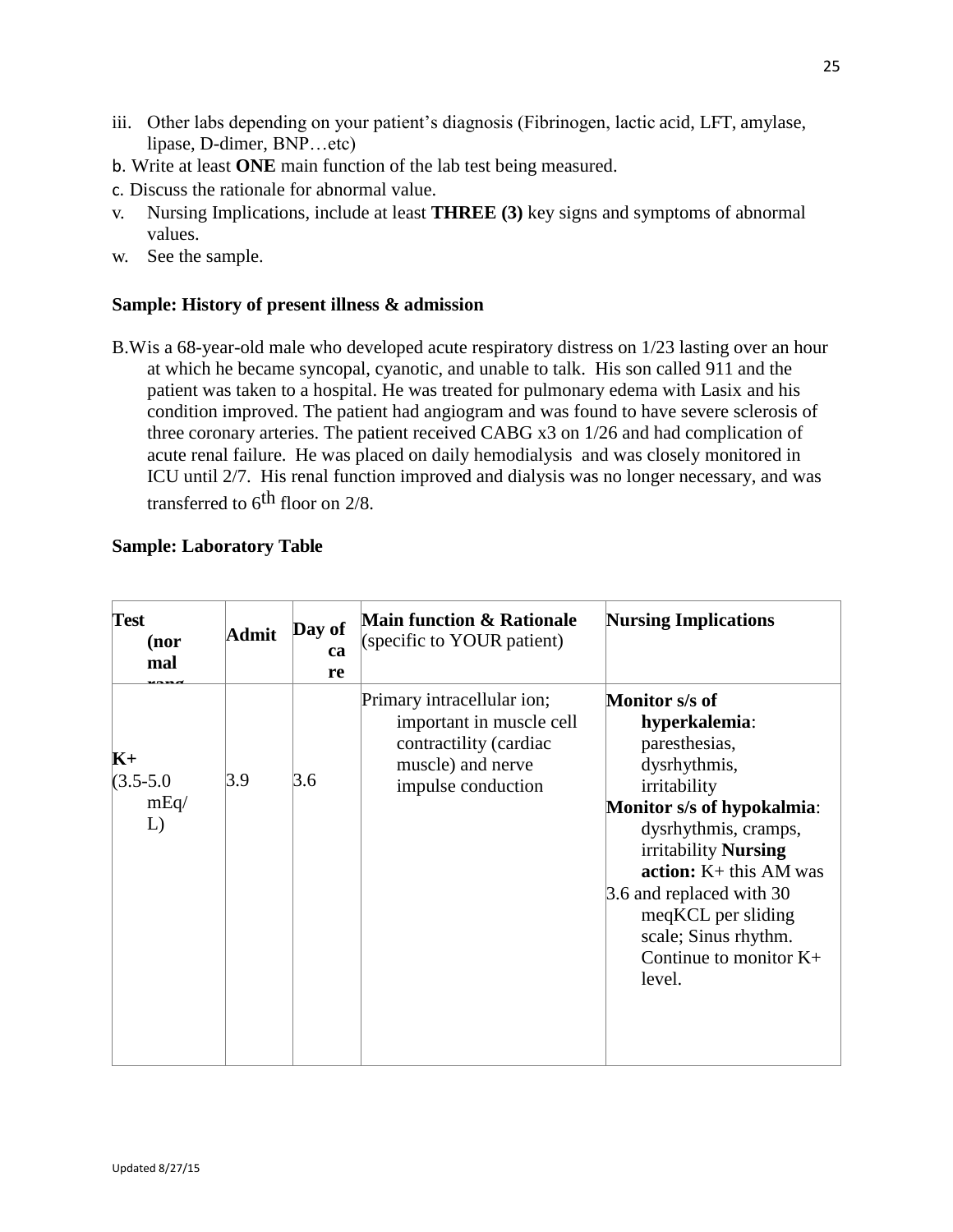### **Sample: Medication Table**

| Drug<br>(generic & trade)<br>name; | <b>Classification <math>\&amp;</math></b><br>action                                                                                                                                               | <b>Rationale for</b><br>administra<br>tion                    | Nursing implications                                                                                                                                                                     |
|------------------------------------|---------------------------------------------------------------------------------------------------------------------------------------------------------------------------------------------------|---------------------------------------------------------------|------------------------------------------------------------------------------------------------------------------------------------------------------------------------------------------|
| Spironolactone<br>(Aldactone)      | Potassium-<br>sparing                                                                                                                                                                             | -Pt has HF and<br>this med                                    | <b>-Monitor</b> for $S/Sx$ of<br>hyperkalemia                                                                                                                                            |
| $ 25 \text{ mg PO}$ daily          | aldosterone(hormone-<br>causes retention of Na<br>$H2O$ ) in distal tubule $\ddagger$<br>promotes excretion of<br>and H2O $\bullet$ increasing K<br>retention $\bullet$ producing<br>diuresis and | $CCXR 9/9$ indicate<br>pulmonary edema.<br>in hands and feet) | dehydration, hyponatremia,<br>llethargy<br>also edema present <b>Monitor</b> I&O, weight,<br>electrolytes<br>-Expect increase in volume/<br>frequency of urination<br>$-K+$ this AM: 4.0 |

### **Modified Clinical Log for home-based unit Experience**

This modified clinical log format will be utilized for Telemetry/ICU clinical experience upon approval from the clinical instructor after completion of **THREE (3)** or more satisfactory clinical logs. This modified clinical log **does NOT include** Medication/Laboratory Tables and Concept Map. It should present an integrated picture of your clinical day, addressing salient medications and laboratory results in a narrative format.

### **1. Brief history of present illness & admission:**

- i. Same as before
- **2. Narrative clinical experience reflection (utilization of critical thinking skills + journal):**

Address your clinical day, patient's condition and reflection of your critical thinking skills**.**

- i. Discuss your overall clinical day & patient's condition.
- ii. What were the results of diagnostic tests? Rationale for these lab values? iii.What medications were administered? Summarize drug classification and actions

### briefly.

- iv. What medical/interventions were implemented? Why?
- v. What are you on alert for today with this patient?/ what are the important assessments to make?/what complications may occur?/what interventions will prevent complications?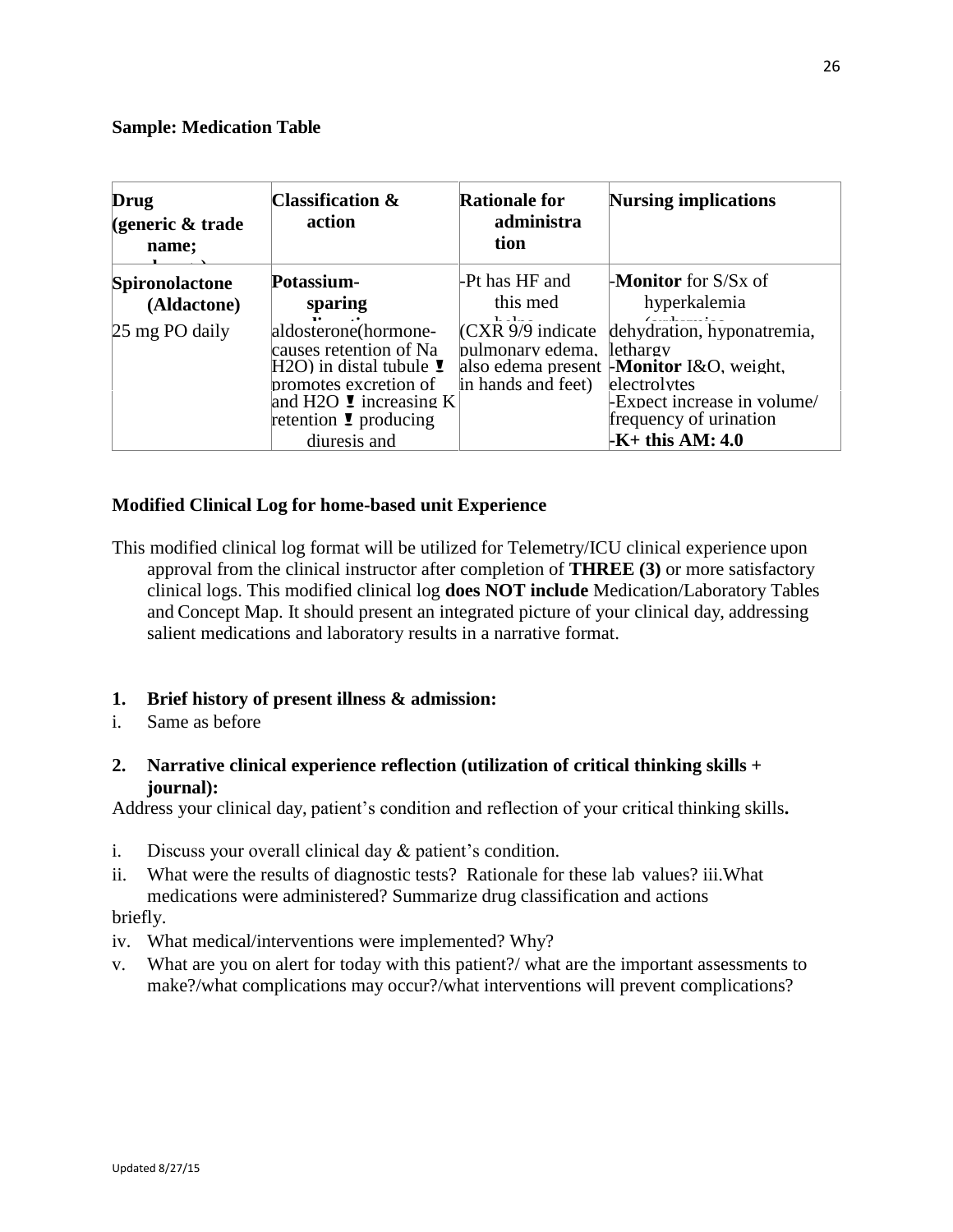- vi. How did you identify patient problems, monitor/manage related signs/symptoms, and solve the problems/make the reasoned clinical judgments?
- vii. ment on your organizational, critical thinking, priority setting skills, communication with pt/family/healthcare members/faculty (provide examples).
- viii. Which areas were you especially strong in and which need further work? ix.Journaling: Any other concerns/thoughts related to your school work/life…etc?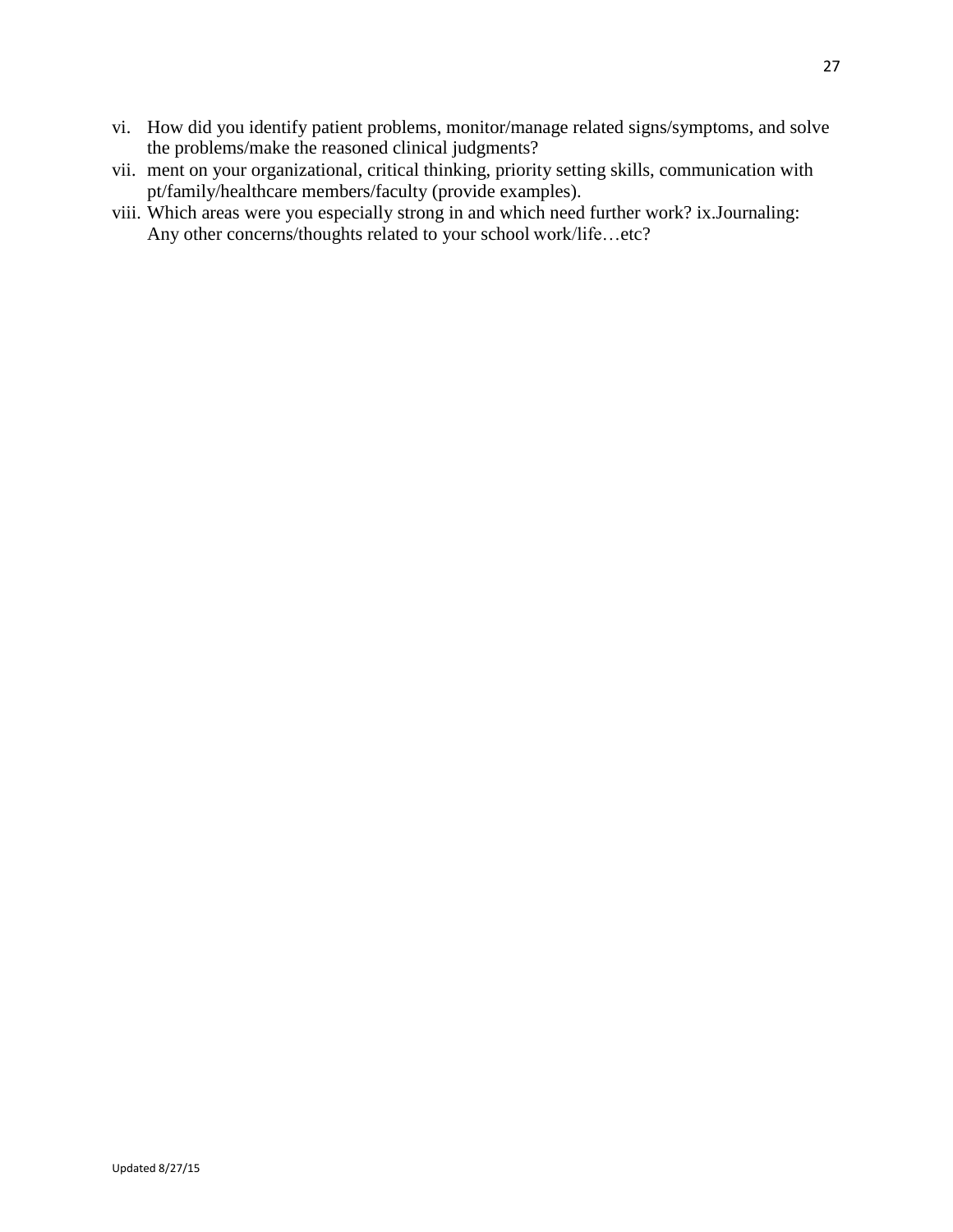## **Point Loma Nazarene University, School of Nursing**

Adult Health NSG 341 Clinical Practicum **Clinical Performance Evaluation Form**

Semester/Year: Clinical Facility: \_\_\_\_\_\_\_\_\_\_\_\_\_\_\_\_\_\_\_\_\_

Student Name: Instructor Name: \_\_\_\_\_\_\_\_\_\_\_\_\_\_\_\_\_\_\_\_\_

\_\_\_\_\_\_\_\_\_\_\_\_\_\_\_\_\_\_\_\_\_\_\_\_\_\_\_\_\_\_\_\_\_\_\_\_\_\_\_\_\_\_\_\_\_\_\_\_\_\_\_\_\_\_\_\_\_\_\_\_\_\_\_\_\_\_\_\_\_\_\_\_\_\_

## **I. Inquiring Faithfully**

| <b>Outcome Description</b>                                                                                                 | <b>Meets</b><br><b>Expected</b><br><b>Standard</b><br>s | <b>Needs Improvement to</b><br><b>Meet Expected</b><br><b>Standards</b> |
|----------------------------------------------------------------------------------------------------------------------------|---------------------------------------------------------|-------------------------------------------------------------------------|
| Implement individualized evidence-based plan of<br>care for adult patients with multiple complex<br>disorders              |                                                         |                                                                         |
| Apply skills of inquiry, analysis $&$ information<br>literacy to care of adult patients with multiple<br>complex disorders |                                                         |                                                                         |
| Appraise the quality of scientific evidence for<br>nursing practice                                                        |                                                         |                                                                         |
| Examine own personal self- care practices in<br>provision of sustained quality                                             |                                                         |                                                                         |

\_\_\_\_\_\_\_\_\_\_\_\_\_\_\_\_\_\_\_\_\_\_\_\_\_\_\_\_\_\_\_\_\_\_\_\_\_\_\_\_\_\_\_\_\_\_\_\_\_\_\_\_\_\_\_\_\_\_\_\_\_\_\_\_\_\_\_\_\_\_\_\_\_\_\_\_\_\_

\_\_\_\_\_\_\_\_\_\_\_\_\_\_\_\_\_\_\_\_\_\_\_\_\_\_\_\_\_\_\_\_\_\_\_\_\_\_\_\_\_\_\_\_\_\_\_\_\_\_\_\_\_\_\_\_\_\_\_\_\_\_\_\_\_\_\_\_\_\_\_\_\_\_

\_\_\_\_\_\_\_\_\_\_\_\_\_\_\_\_\_\_\_\_\_\_\_\_\_\_\_\_\_\_\_\_\_\_\_\_\_\_\_\_\_\_\_\_\_\_\_\_\_\_\_\_\_\_\_\_\_\_\_\_\_\_\_\_\_\_\_\_\_\_\_\_\_\_

#### *Comments:* \_\_\_\_\_\_\_\_\_\_\_\_\_\_\_\_\_\_\_\_\_\_\_\_\_\_\_\_\_\_\_\_\_\_\_\_\_\_\_\_\_\_\_\_\_\_\_\_\_\_\_\_\_

\_\_\_\_\_\_\_\_\_\_\_\_\_\_\_\_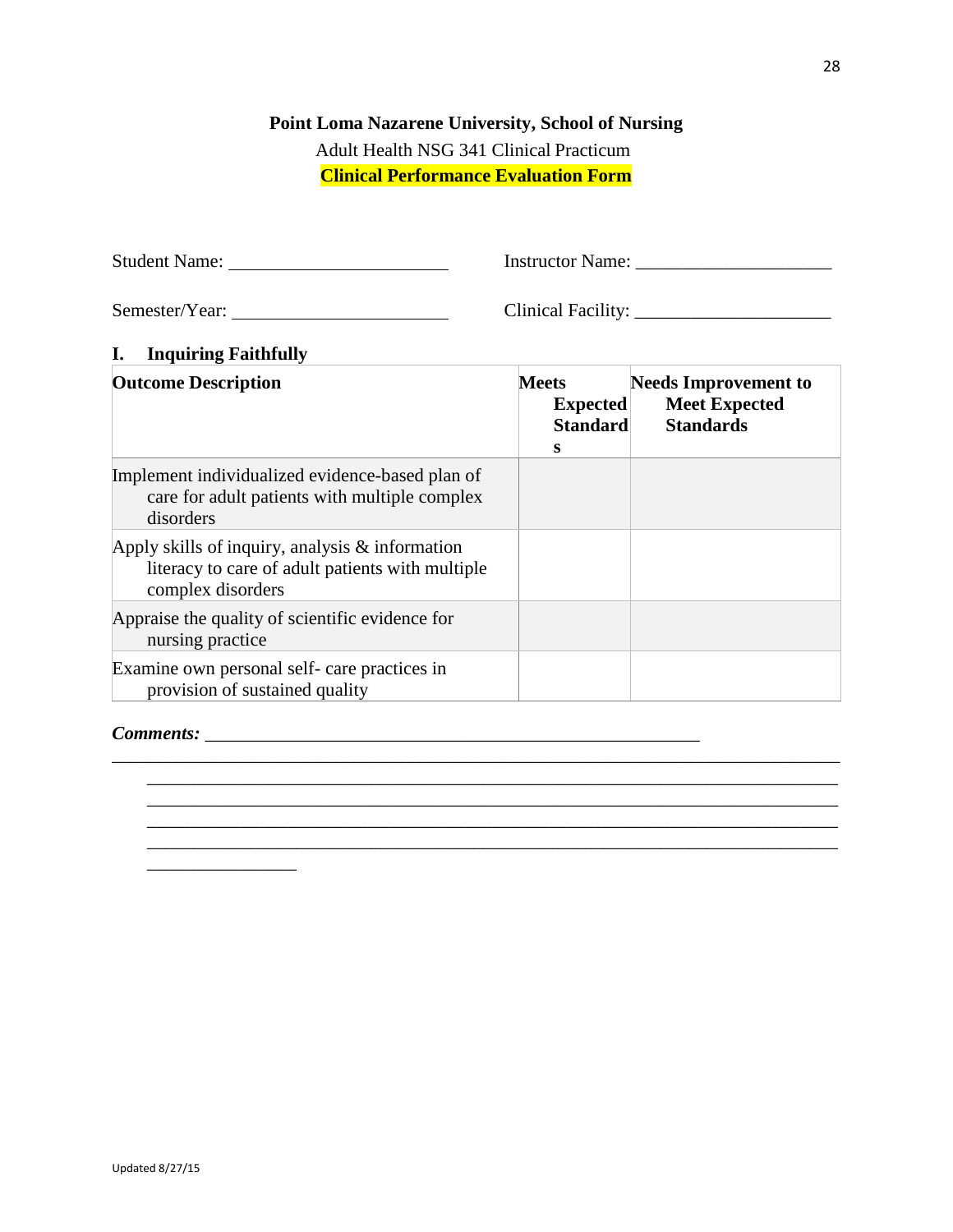## **II. Following Faithfully**

| <b>II.</b> Following Faithfully                                                                    |                                                         |                                                                         |
|----------------------------------------------------------------------------------------------------|---------------------------------------------------------|-------------------------------------------------------------------------|
| <b>Outcome Description</b>                                                                         | <b>Meets</b><br><b>Expected</b><br><b>Standard</b><br>s | <b>Needs Improvement to</b><br><b>Meet Expected</b><br><b>Standards</b> |
| Applies professional standards of care according to<br>ethical, legal, and Christian principles    |                                                         |                                                                         |
| Implement the best practice recommendations to<br>promote health $\&$ well-being of patients       |                                                         |                                                                         |
| Participate in lifelong learning<br>& continued professional development for<br>nursing excellence |                                                         |                                                                         |

\_\_\_\_\_\_\_\_\_\_\_\_\_\_\_\_\_\_\_\_\_\_\_\_\_\_\_\_\_\_\_\_\_\_\_\_\_\_\_\_\_\_\_\_\_\_\_\_\_\_\_\_\_\_\_\_\_\_\_\_\_\_\_\_\_\_\_\_\_\_\_\_\_\_ \_\_\_\_\_\_\_\_\_\_\_\_\_\_\_\_\_\_\_\_\_\_\_\_\_\_\_\_\_\_\_\_\_\_\_\_\_\_\_\_\_\_\_\_\_\_\_\_\_\_\_\_\_\_\_\_\_\_\_\_\_\_\_\_\_\_\_\_\_\_\_\_\_\_ \_\_\_\_\_\_\_\_\_\_\_\_\_\_\_\_\_\_\_\_\_\_\_\_\_\_\_\_\_\_\_\_\_\_\_\_\_\_\_\_\_\_\_\_\_\_\_\_\_\_\_\_\_\_\_\_\_\_\_\_\_\_\_\_\_\_\_\_\_\_\_\_\_\_  $\mathcal{L}_\mathcal{L} = \{ \mathcal{L}_\mathcal{L} = \{ \mathcal{L}_\mathcal{L} = \{ \mathcal{L}_\mathcal{L} = \{ \mathcal{L}_\mathcal{L} = \{ \mathcal{L}_\mathcal{L} = \{ \mathcal{L}_\mathcal{L} = \{ \mathcal{L}_\mathcal{L} = \{ \mathcal{L}_\mathcal{L} = \{ \mathcal{L}_\mathcal{L} = \{ \mathcal{L}_\mathcal{L} = \{ \mathcal{L}_\mathcal{L} = \{ \mathcal{L}_\mathcal{L} = \{ \mathcal{L}_\mathcal{L} = \{ \mathcal{L}_\mathcal{$ 

*Comments:* \_\_\_\_\_\_\_\_\_\_\_\_\_\_\_\_\_\_\_\_\_\_\_\_\_\_\_\_\_\_\_\_\_\_\_\_\_\_\_\_\_\_\_\_\_\_\_\_\_\_\_\_\_

## **III. Communicating Faithfully**

 $\mathcal{L}=\mathcal{L}$ 

| <b>Outcome Description</b>                                                                                       | <b>Meets</b><br><b>Expected</b><br><b>Standards</b> | <b>Needs Improvement to</b><br><b>Meet Expected</b><br><b>Standards</b> |
|------------------------------------------------------------------------------------------------------------------|-----------------------------------------------------|-------------------------------------------------------------------------|
| Engage with information technologies to<br>document & monitor patient care                                       |                                                     |                                                                         |
| Formulate evidence-based health education to<br>enhance patient/family understanding of<br>health care practices |                                                     |                                                                         |
| Apply therapeutic communication skills to deliver<br>patient/family centered care                                |                                                     |                                                                         |
| Evaluate inter & intra-professional<br>communication to optimize patient outcomes                                |                                                     |                                                                         |

\_\_\_\_\_\_\_\_\_\_\_\_\_\_\_\_\_\_\_\_\_\_\_\_\_\_\_\_\_\_\_\_\_\_\_\_\_\_\_\_\_\_\_\_\_\_\_\_\_\_\_\_\_\_\_\_\_\_\_\_\_\_\_\_\_\_\_\_\_\_\_\_\_\_ \_\_\_\_\_\_\_\_\_\_\_\_\_\_\_\_\_\_\_\_\_\_\_\_\_\_\_\_\_\_\_\_\_\_\_\_\_\_\_\_\_\_\_\_\_\_\_\_\_\_\_\_\_\_\_\_\_\_\_\_\_\_\_\_\_\_\_\_\_\_\_\_\_\_ \_\_\_\_\_\_\_\_\_\_\_\_\_\_\_\_\_\_\_\_\_\_\_\_\_\_\_\_\_\_\_\_\_\_\_\_\_\_\_\_\_\_\_\_\_\_\_\_\_\_\_\_\_\_\_\_\_\_\_\_\_\_\_\_\_\_\_\_\_\_\_\_\_\_

#### *Comments:* \_\_\_\_\_\_\_\_\_\_\_\_\_\_\_\_\_\_\_\_\_\_\_\_\_\_\_\_\_\_\_\_\_\_\_\_\_\_\_\_\_\_\_\_\_\_\_\_\_\_\_\_\_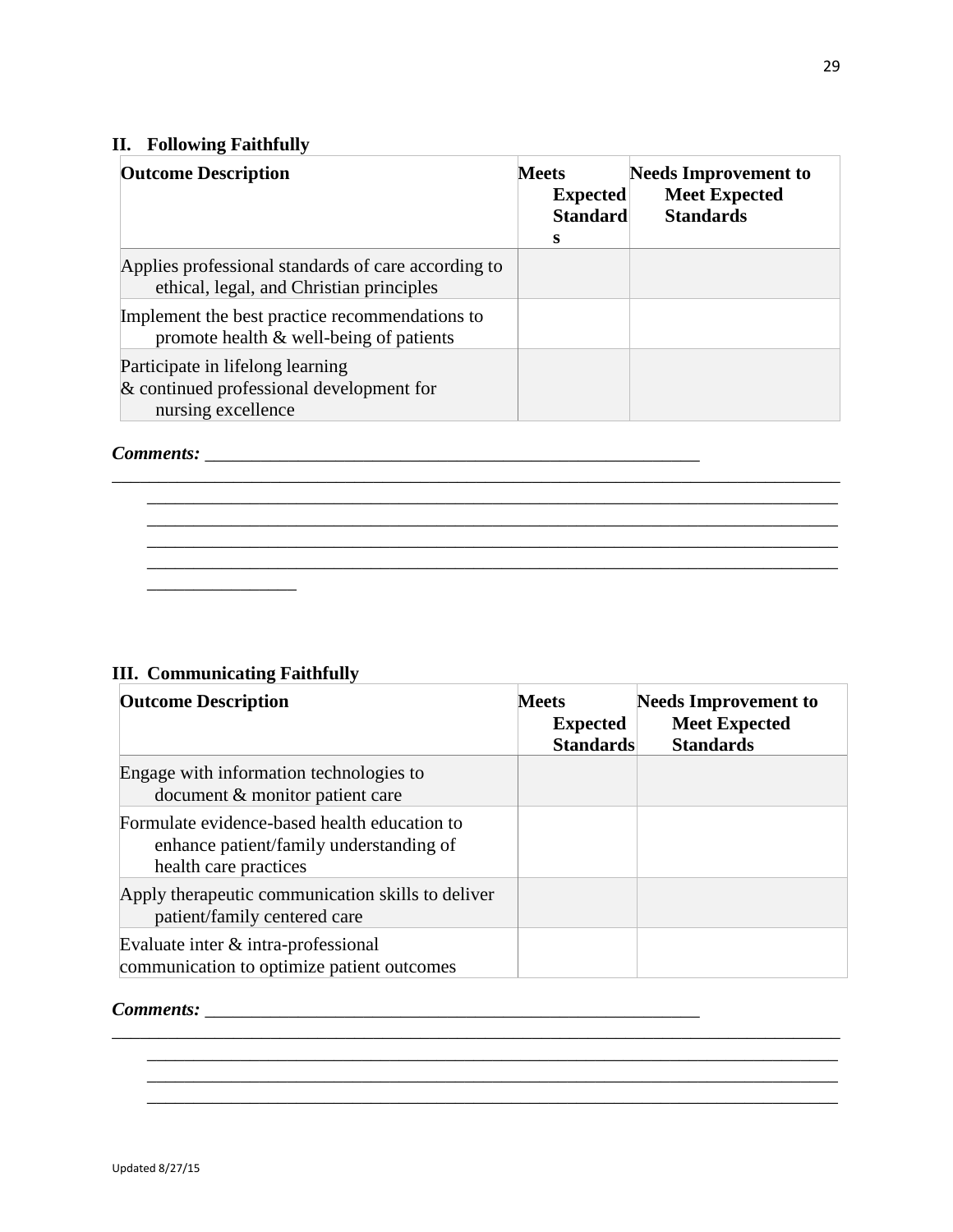## **IV. Leading Faithfully**

 $\mathcal{L}=\mathcal{L}=\mathcal{L}=\mathcal{L}=\mathcal{L}$ 

| <b>IV.</b> Leading Faithfully                                                                       |                                                     |                                                                         |
|-----------------------------------------------------------------------------------------------------|-----------------------------------------------------|-------------------------------------------------------------------------|
| <b>Outcome Description</b>                                                                          | <b>Meets</b><br><b>Expected</b><br><b>Standards</b> | <b>Needs Improvement to</b><br><b>Meet Expected</b><br><b>Standards</b> |
| Create a safe & compassionate caring environment<br>that results in high quality patient outcome    |                                                     |                                                                         |
| Role model Christian nursing by integrating servant<br>leadership in the care of diverse population |                                                     |                                                                         |
| Respects the rights & care preferences of patients/<br>families from diverse cultural backgrounds   |                                                     |                                                                         |

\_\_\_\_\_\_\_\_\_\_\_\_\_\_\_\_\_\_\_\_\_\_\_\_\_\_\_\_\_\_\_\_\_\_\_\_\_\_\_\_\_\_\_\_\_\_\_\_\_\_\_\_\_\_\_\_\_\_\_\_\_\_\_\_\_\_\_\_\_\_\_\_\_\_

### *Comments:* \_\_\_\_\_\_\_\_\_\_\_\_\_\_\_\_\_\_\_\_\_\_\_\_\_\_\_\_\_\_\_\_\_\_\_\_\_\_\_\_\_\_\_\_\_\_\_\_\_\_\_\_\_



## **V. Caring Faithfully**

| <b>Outcome Description</b>                                                                                        | <b>Meets</b><br><b>Expected</b><br><b>Standards</b> | <b>Needs Improvement to</b><br><b>Meet Expected</b><br><b>Standards</b> |
|-------------------------------------------------------------------------------------------------------------------|-----------------------------------------------------|-------------------------------------------------------------------------|
| Exemplify Christ's love through compassionate care<br>for a dult patients with multiple complex<br>disorders      |                                                     |                                                                         |
| Investigate community resources to advocate for<br>optimal health care for patients, families $\&$<br>communities |                                                     |                                                                         |
| Incorporate patient's health beliefs, cultures $\&$<br>health literacy into plan of nursing care                  |                                                     |                                                                         |
| Reflects on personal beliefs $\&$ values as related to<br>professional nursing practice                           |                                                     |                                                                         |

\_\_\_\_\_\_\_\_\_\_\_\_\_\_\_\_\_\_\_\_\_\_\_\_\_\_\_\_\_\_\_\_\_\_\_\_\_\_\_\_\_\_\_\_\_\_\_\_\_\_\_\_\_\_\_\_\_\_\_\_\_\_\_\_\_\_\_\_\_\_\_\_\_\_\_\_\_\_ \_\_\_\_\_\_\_\_\_\_\_\_\_\_\_\_\_\_\_\_\_\_\_\_\_\_\_\_\_\_\_\_\_\_\_\_\_\_\_\_\_\_\_\_\_\_\_\_\_\_\_\_\_\_\_\_\_\_\_\_\_\_\_\_\_\_\_\_\_\_\_\_\_\_

## *Comments: \_\_\_\_\_\_\_\_\_\_\_\_\_\_\_\_\_\_\_\_\_\_\_\_\_\_\_\_\_\_\_\_\_\_\_\_\_\_\_\_\_\_\_\_\_\_\_\_\_\_\_\_\_*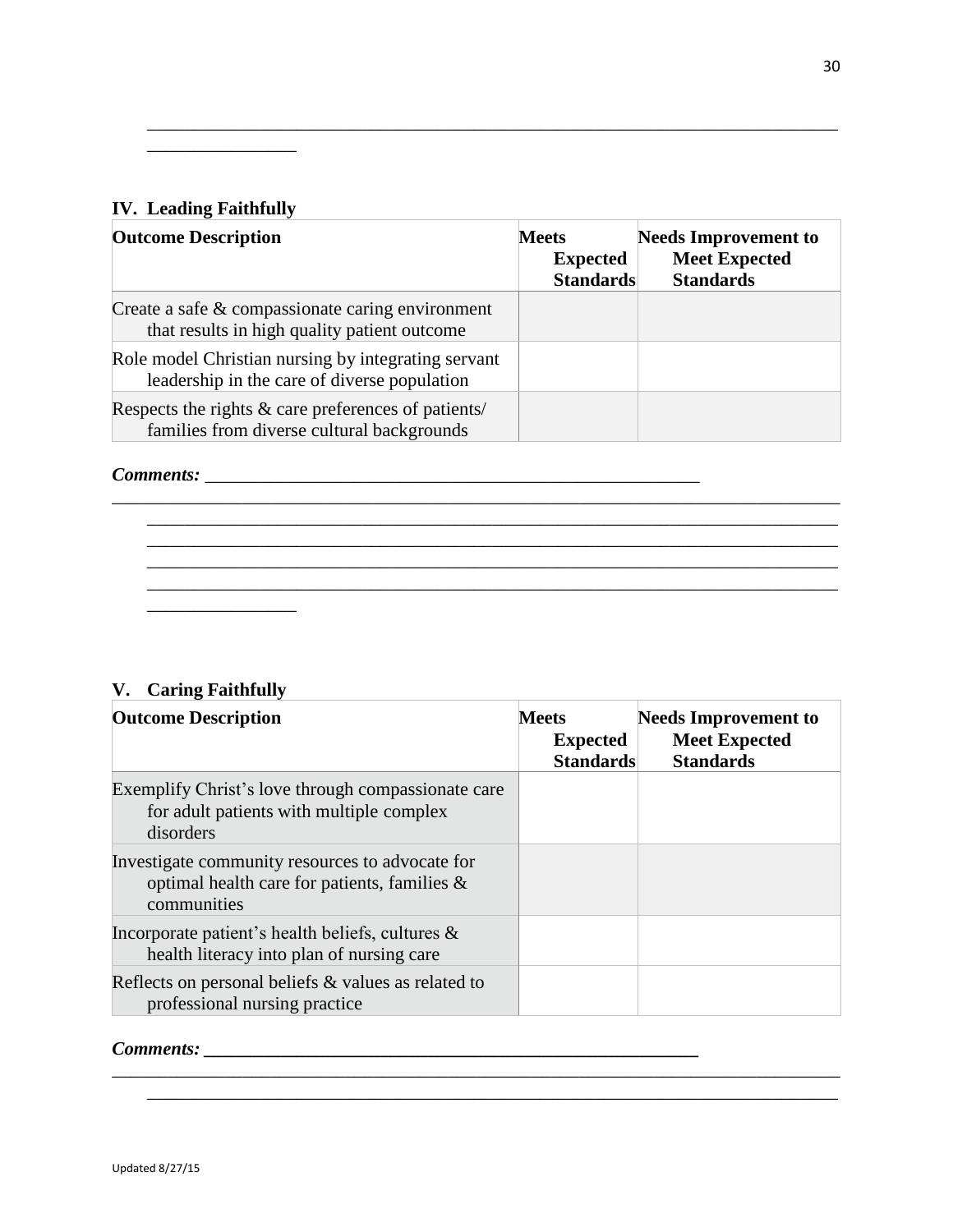|                                 |                     | Form continued |
|---------------------------------|---------------------|----------------|
|                                 |                     |                |
| Completed 100% of clinical time |                     |                |
| Attended Dept. Meeting Date     | $YES$ NO______      | Meeting Date   |
| E-Portfolio                     | $YES$ $NO$ $\qquad$ |                |
| <b>Student Comments:</b>        |                     |                |
|                                 |                     |                |
|                                 |                     |                |
|                                 |                     |                |
|                                 |                     |                |
|                                 |                     |                |
|                                 |                     |                |
|                                 |                     |                |
|                                 |                     |                |
|                                 |                     |                |
| <b>Instructor Comments:</b>     |                     |                |
|                                 |                     |                |
|                                 |                     |                |
|                                 |                     |                |
|                                 |                     |                |
|                                 |                     |                |
|                                 |                     |                |
| Areas for growth/future goals:  |                     |                |
|                                 |                     |                |
|                                 |                     |                |
|                                 |                     |                |
|                                 |                     |                |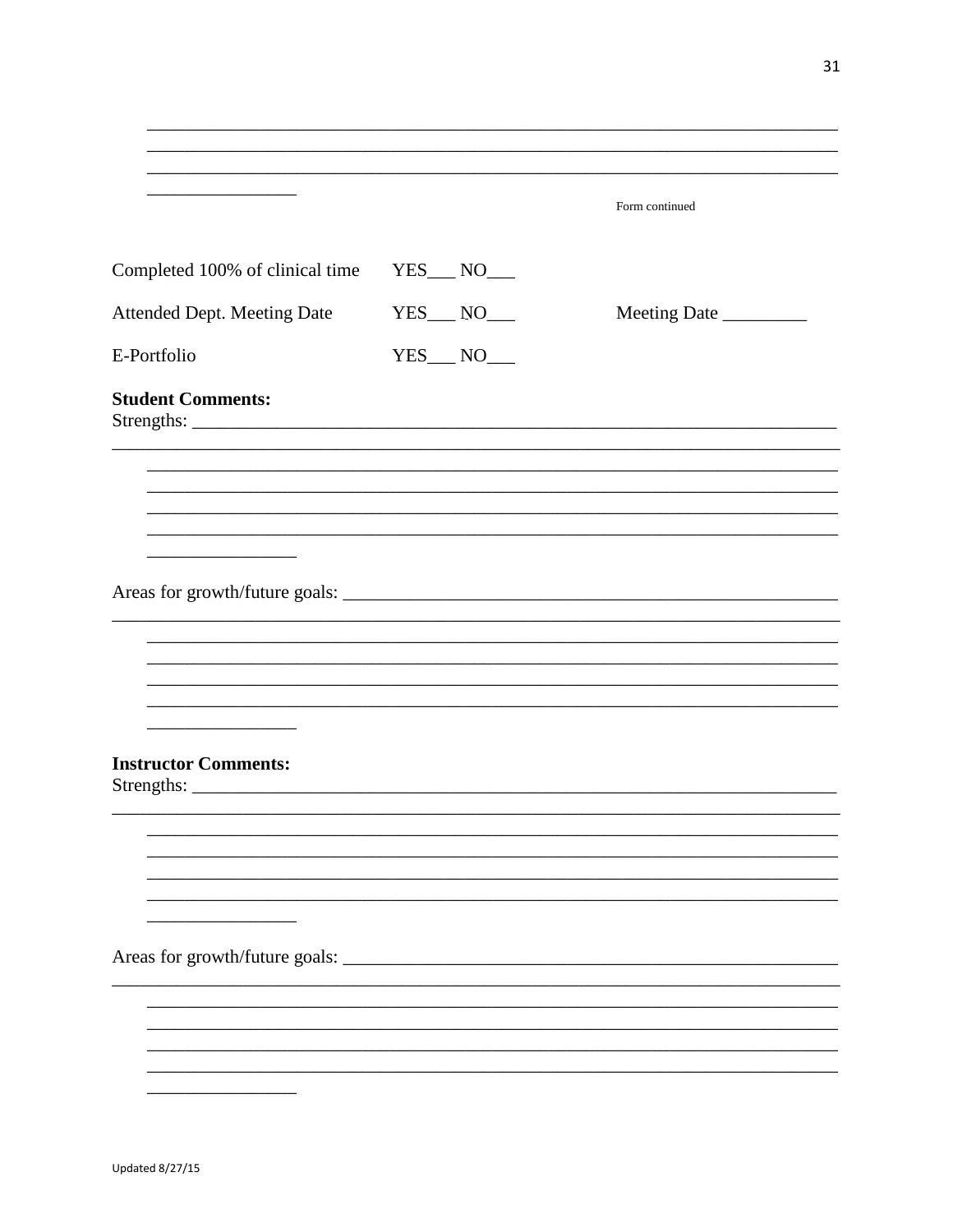| <b>Final Grade: Credit _____</b>                                                                                                                                                                                                       | No credit            |  |
|----------------------------------------------------------------------------------------------------------------------------------------------------------------------------------------------------------------------------------------|----------------------|--|
|                                                                                                                                                                                                                                        |                      |  |
| Student signature: The contract of the state of the state of the state of the state of the state of the state o                                                                                                                        | Instructor signature |  |
| Date:<br>the control of the control of the control of the control of the control of the control of the control of the control of the control of the control of the control of the control of the control of the control of the control |                      |  |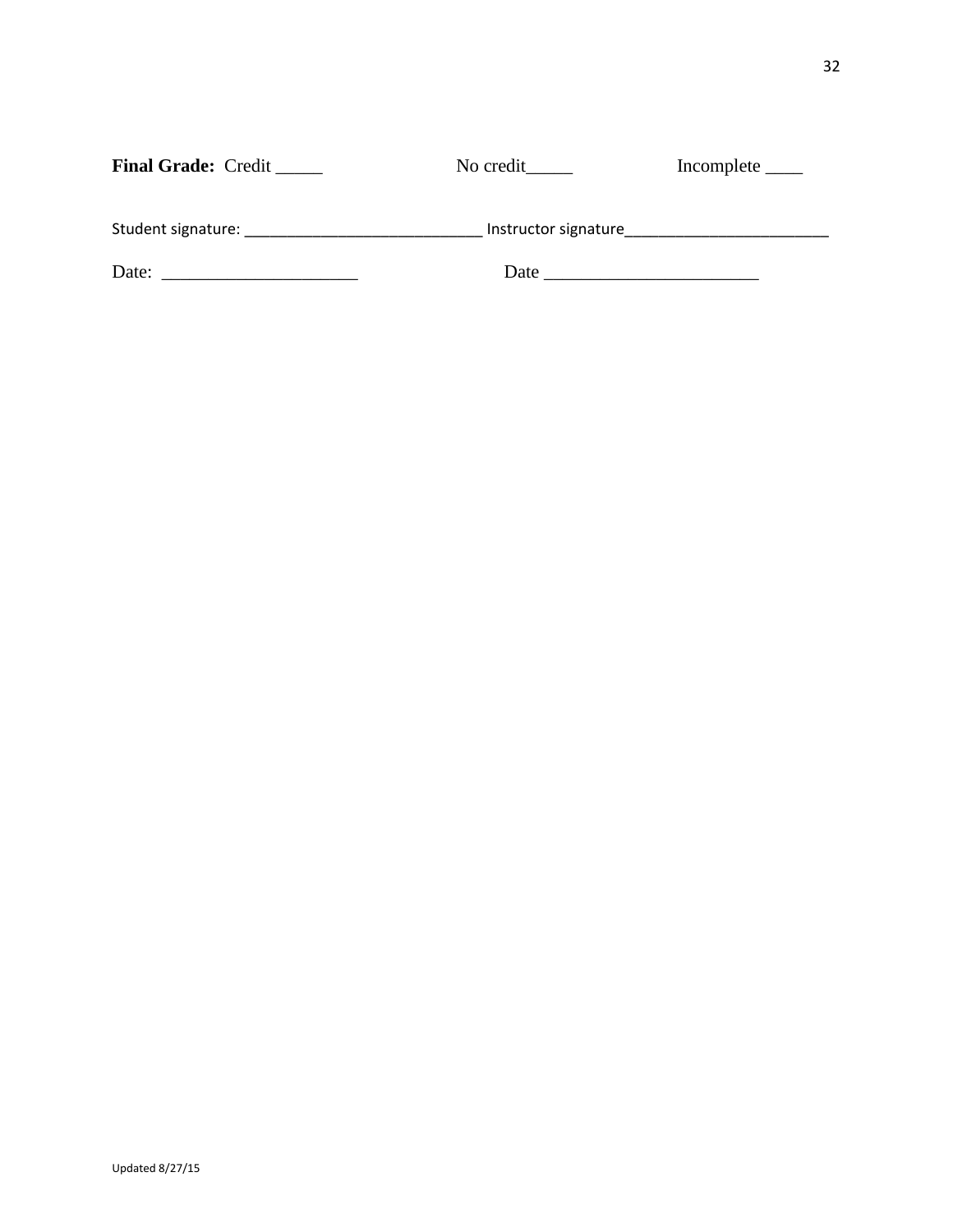| <b>Section: 1</b> (Tuesdays)   | <b>Clinical instructor: Joe Combs</b> | <b>Clinical site:</b> Scripps Chula Vista |  |
|--------------------------------|---------------------------------------|-------------------------------------------|--|
| <b>Student name</b>            | <b>Student email</b>                  |                                           |  |
| 1. Bartlett, Sydney            |                                       | sbartlett618@pointloma.edu                |  |
| 2. Brunet, Danielle K          |                                       | dbrunet909@pointloma.edu                  |  |
| 3. Church, Mary E              |                                       | marychurch1994@pointloma.edu              |  |
| 4. Kalasho, Kandice            |                                       | kandicekalasho913@pointloma.edu           |  |
| 5. Mangin, Claire              |                                       | cmangin333@pointloma.edu                  |  |
| 6. Moore, Rebekah A            |                                       | rebekahmoore1895@pointloma.edu            |  |
| 7. Vande Vegte, Karlyn Reyanne |                                       | kvandevegte1995@pointloma.edu             |  |
| 8. Wood, Regan M               |                                       | reganwood1234@pointloma.edu               |  |

## **Home-based unit: 4<sup>th</sup> floor**

| Unit             | Number of<br>students |
|------------------|-----------------------|
| Cardiac cath lab | 1                     |
| ED               | 1                     |
| ICU              | 1                     |
| OR               | 1                     |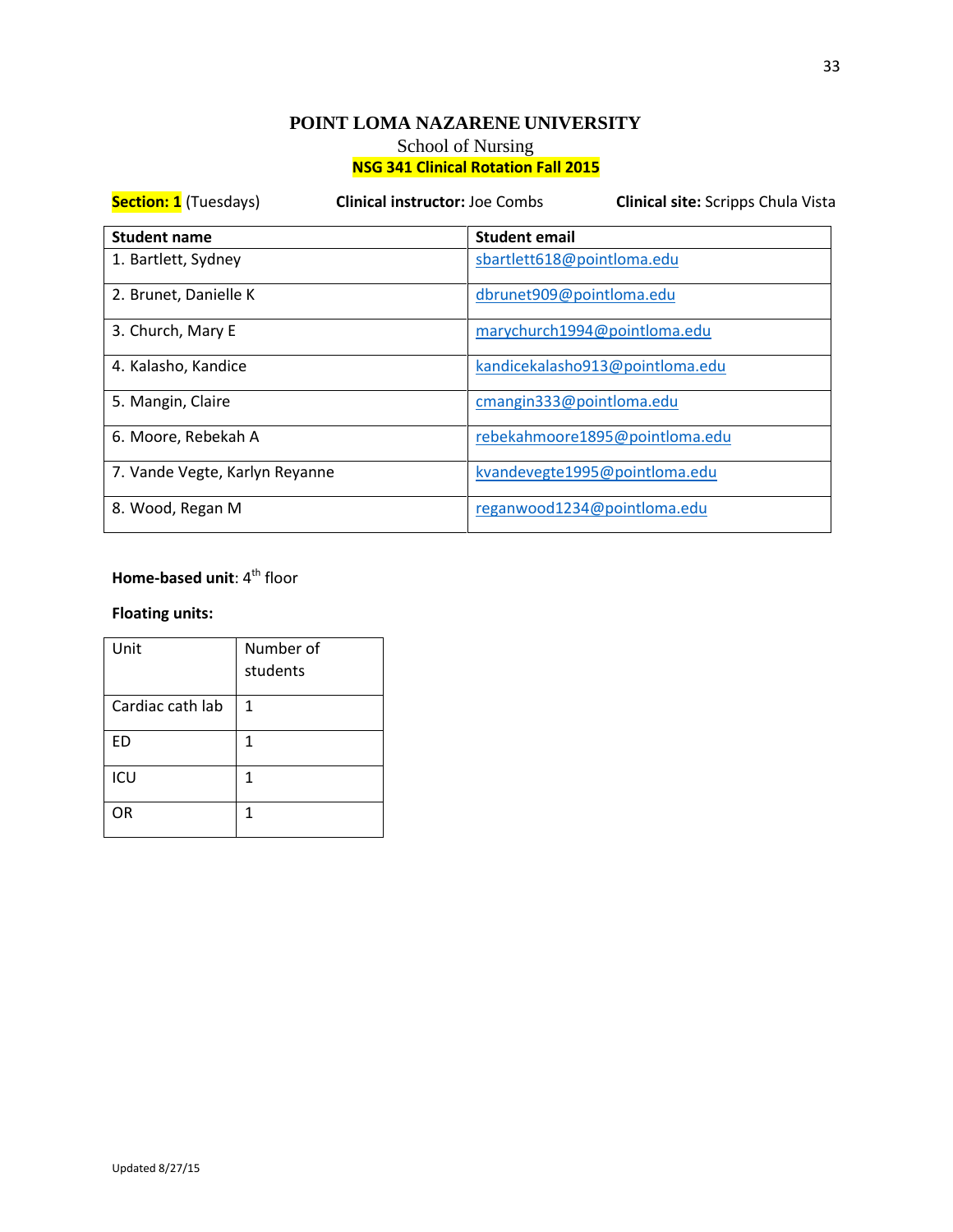## **POINT LOMA NAZARENE UNIVERSITY**

## School of Nursing **NSG 341 Clinical Rotation Fall 2015**

| <b>Section: 2 (Tuesdays)</b> | <b>Clinical instructor: Denia Pondexter</b><br><b>Clinical site: Scripps Mercy</b> |
|------------------------------|------------------------------------------------------------------------------------|
| <b>Student name</b>          | <b>Student email</b>                                                               |
| 1. Dreibus, Kanani           | kdreibus017@pointloma.edu                                                          |
| 2. Goff, Samantha            | samanthagoff916@pointloma.edu                                                      |
| 3. Harmon, Roxy              | rharmon1414@pointloma.edu                                                          |
| 4. Harper, Alexandra R       | aharper000@pointloma.edu                                                           |
| 5. Nguyen, Laurie            | laurienguyen2894@pointloma.edu                                                     |
| 6. Okajima, Deanna           | dokajima122@pointloma.edu                                                          |
| 7. Perlwitz, Kendall P       | kendallperlwitz2017@pointloma.edu                                                  |
| 8. Sanchez, Stephanie        | ssanchez127@pointloma.edu                                                          |
| 9. Wojtysiak, Betsy M        | bwojtysiak1995@pointloma.edu                                                       |

## **Home-based unit: 10<sup>th</sup> floor**

| Unit      | Number of<br>students |
|-----------|-----------------------|
| Pacu      | 1                     |
| <b>ED</b> | 1                     |
| ICU       | 1                     |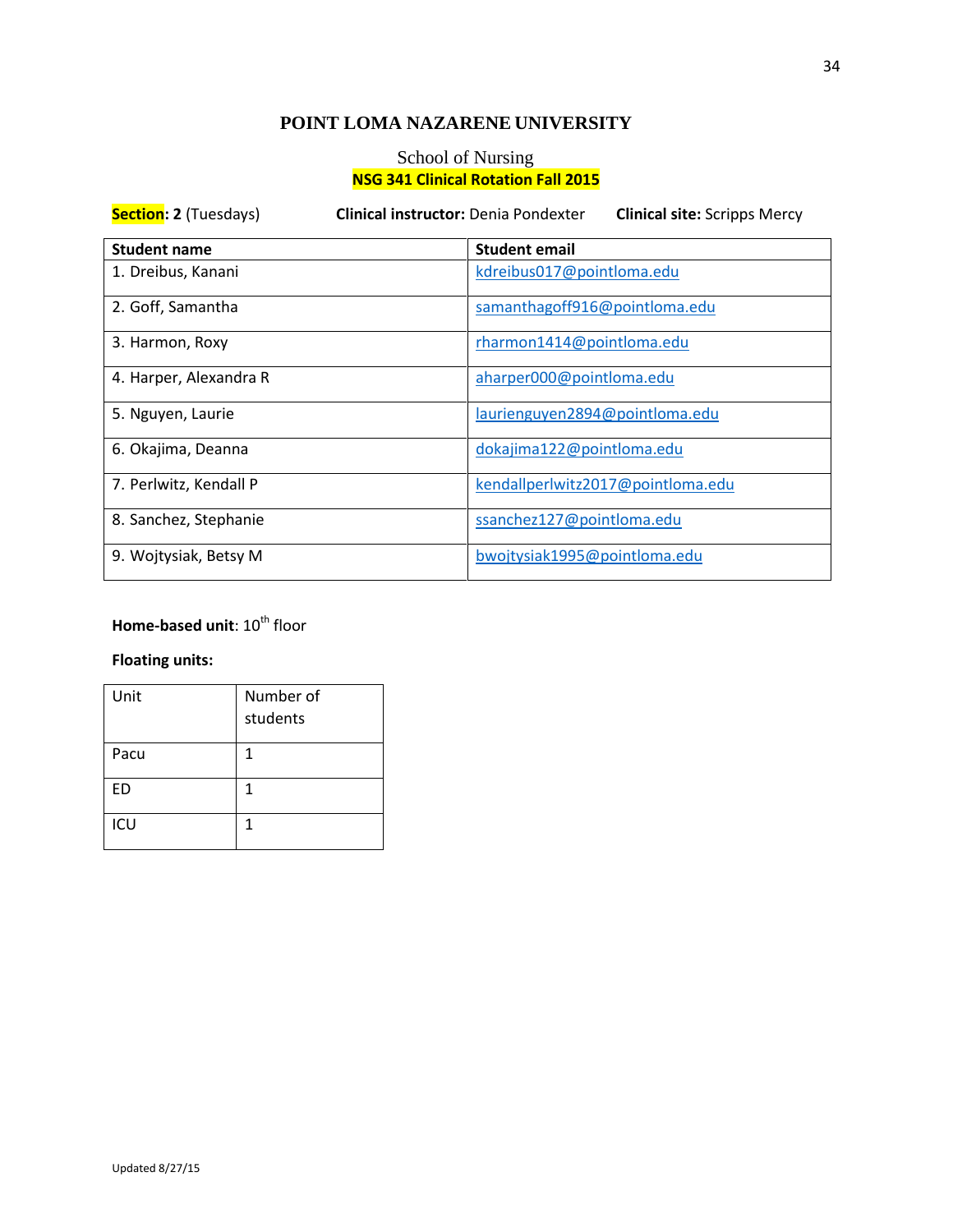| <b>Section: 3 (Tuesdays)</b> | <b>Clinical instructor: Bee N-Shah</b> | Clinical site: Scripps La Jolla  |  |
|------------------------------|----------------------------------------|----------------------------------|--|
| <b>Student name</b>          | <b>Student email</b>                   |                                  |  |
| 1. Albiso, Cassandra J       | cassandraalbiso1995@pointloma.edu      |                                  |  |
| 2. Anderson, Kathryn         |                                        | kanderson533@pointloma.edu       |  |
| 3. Coates, Courtney L        |                                        | courtneycoates1995@pointloma.edu |  |
| 4. Delahunty, Hannah M       | hannahdelahunty1995@pointloma.edu      |                                  |  |
| 5. Link, Christin M          |                                        | christinlink513@pointloma.edu    |  |
| 6. Nells, Vanessa            |                                        | vnells0723@pointloma.edu         |  |
| 7. Quiroz, Cindy             | cquiroz8899@pointloma.edu              |                                  |  |
| 8. Thexton, Ashlyn           | athexton1995@pointloma.edu             |                                  |  |

## **Home-based unit:** 6<sup>th</sup> and 7<sup>th</sup> floor

| Unit      | Number of<br>students |
|-----------|-----------------------|
| CCU       | 1                     |
| <b>ED</b> | 1                     |
| ICU       | 1                     |
| SICU      | 1                     |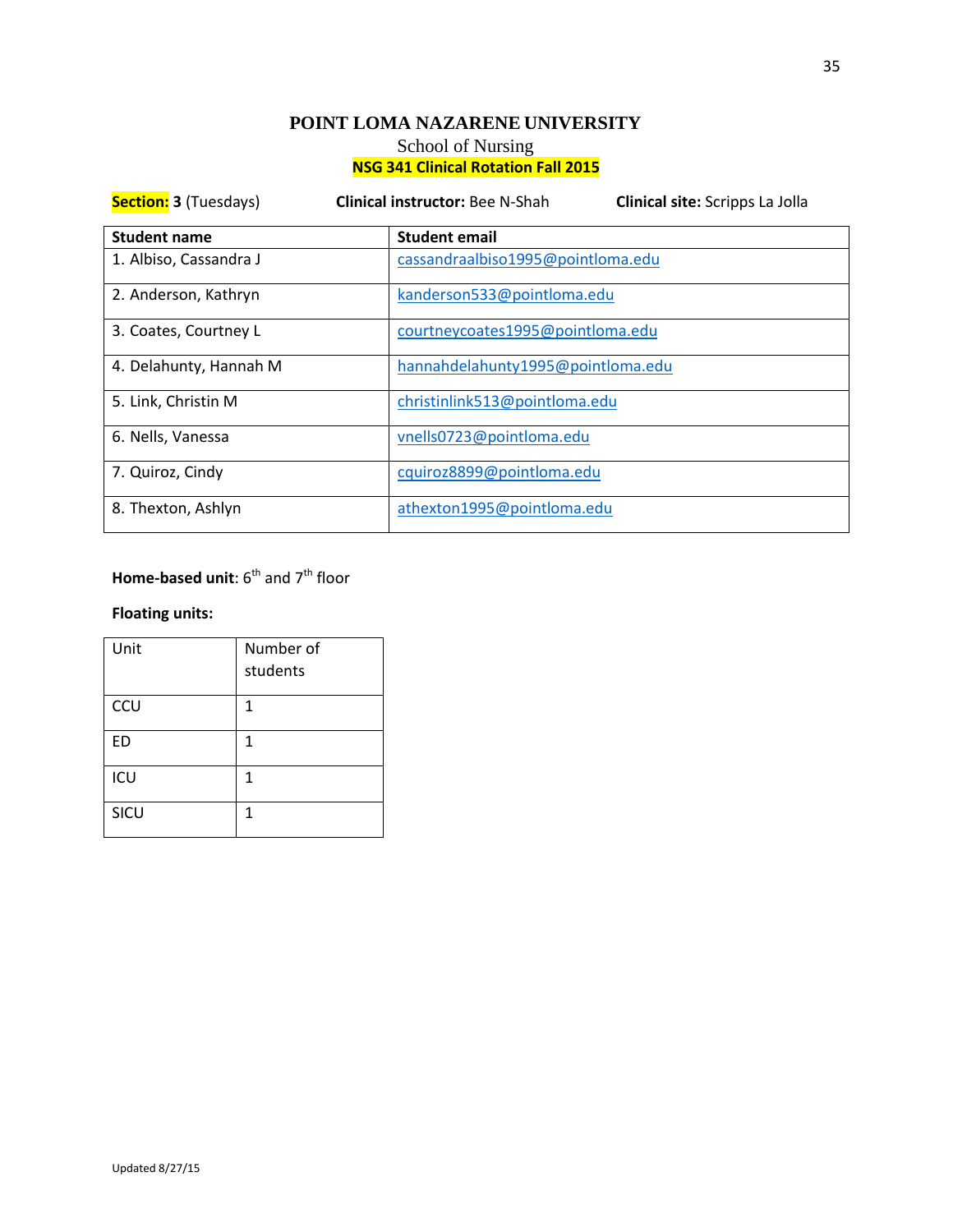**Section: 4** (Thursdays) **Clinical instructor:** Heather Bivens **Clinical site:** Scripps … **Student name Student email** 1. Carlson, Taylor R [taylorcarlson1220@pointloma.edu](https://mail.google.com/mail/?view=cm&fs=1&tf=1&shva=1&to=taylorcarlson1220@pointloma.edu) 2. Cheung, Elena elements and the [elenacheung1259@pointloma.edu](https://mail.google.com/mail/?view=cm&fs=1&tf=1&shva=1&to=elenacheung1259@pointloma.edu) 3. Myette, Alyssa Nicole [amyette303@pointloma.edu](https://mail.google.com/mail/?view=cm&fs=1&tf=1&shva=1&to=amyette303@pointloma.edu) 4. Orth, Mackenzie L [mackenzieorth808@pointloma.edu](https://mail.google.com/mail/?view=cm&fs=1&tf=1&shva=1&to=mackenzieorth808@pointloma.edu) 5. Overheul, Stephanie [soverheul1994@pointloma.edu](https://mail.google.com/mail/?view=cm&fs=1&tf=1&shva=1&to=soverheul1994@pointloma.edu) 6. Reed, Lauren D [lreed324@pointloma.edu](https://mail.google.com/mail/?view=cm&fs=1&tf=1&shva=1&to=lreed324@pointloma.edu) 7. Rosa, Angela [angelarosa188@pointloma.edu](https://mail.google.com/mail/?view=cm&fs=1&tf=1&shva=1&to=angelarosa188@pointloma.edu) 8. Sharp, Cherish F [cherishsharp717@pointloma.edu](https://mail.google.com/mail/?view=cm&fs=1&tf=1&shva=1&to=cherishsharp717@pointloma.edu) 9. Truesdale, Kelli Kathryne [kellitruesdale2222@pointloma.edu](https://mail.google.com/mail/?view=cm&fs=1&tf=1&shva=1&to=kellitruesdale2222@pointloma.edu)

## **Home-based unit:** 4<sup>th</sup> floor

| Unit             | Number of<br>students |
|------------------|-----------------------|
| Cardiac cath lab | 1                     |
| ED               | 1                     |
| ICU              | 1                     |
| OR               | 1                     |